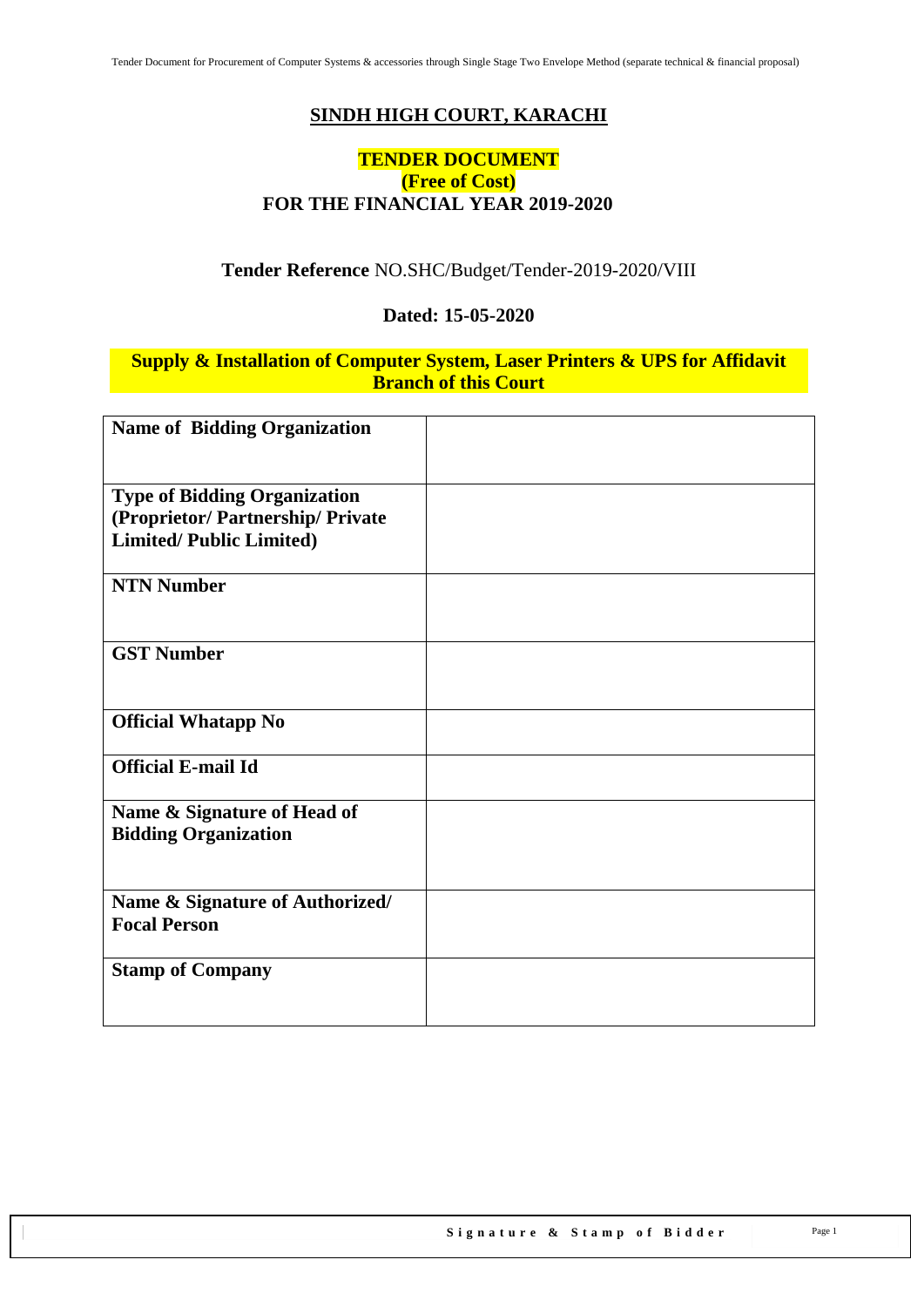Tender Document for Procurement of Computer Systems & accessories through Single Stage Two Envelope Method (separate technical & financial proposal)

Tender Reference No. \_\_\_\_\_\_\_\_\_\_\_\_\_ Dated\_\_\_\_\_\_\_\_\_\_\_\_\_\_

**To,** 

#### **The Learned Registrar, Sindh High Court, Karachi.**

Respected Sir,

We, the undersigned, offer to provide our services for **"Supply & Installation of Computer Systems, UPS and Laser Printers for Affidavit Branch of this Court"**, as a Bid, sealed in an envelope. Mr. \_\_\_\_\_\_\_\_\_\_\_\_\_\_\_\_\_\_\_ holding CNIC No. \_\_\_\_\_\_\_\_\_\_ has been authorized to attend the Bid Meetings on behalf of our organization.

We understand that Sindh High Court is not bound to accept any Proposal you receive and reserves the right to accept or reject any offer and to annul the bidding process and reject all proposals without assigning any reason or having to owe any explanation whatsoever.

The decision of Purchase Committee shall be final and cannot be challenged on any ground at any forum and the Purchase Committee will not be liable for any loss or damage to any party acting in reliance thereon. Sincerely,

**Name: Designation: Name of Company Dated:**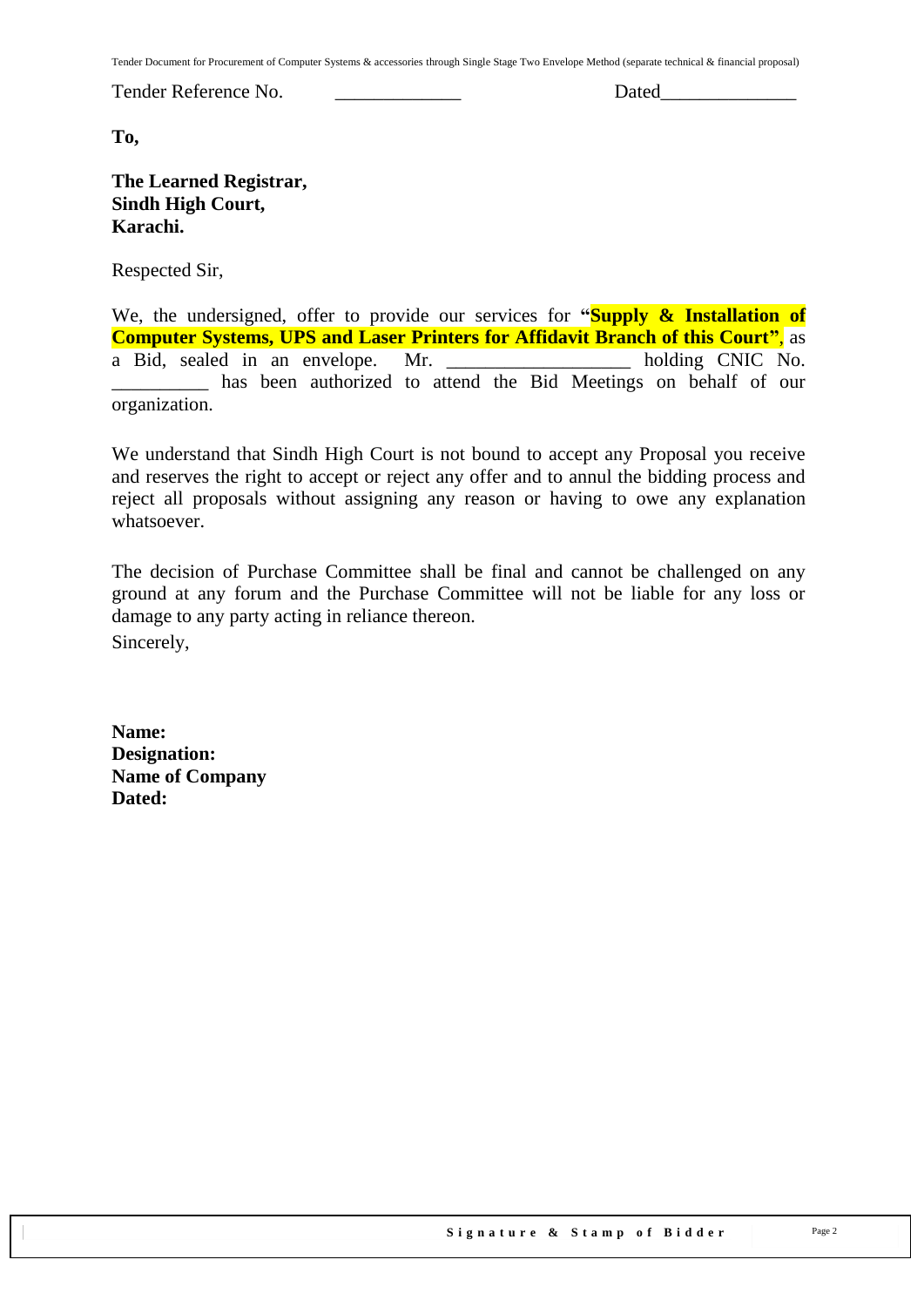### **Contents**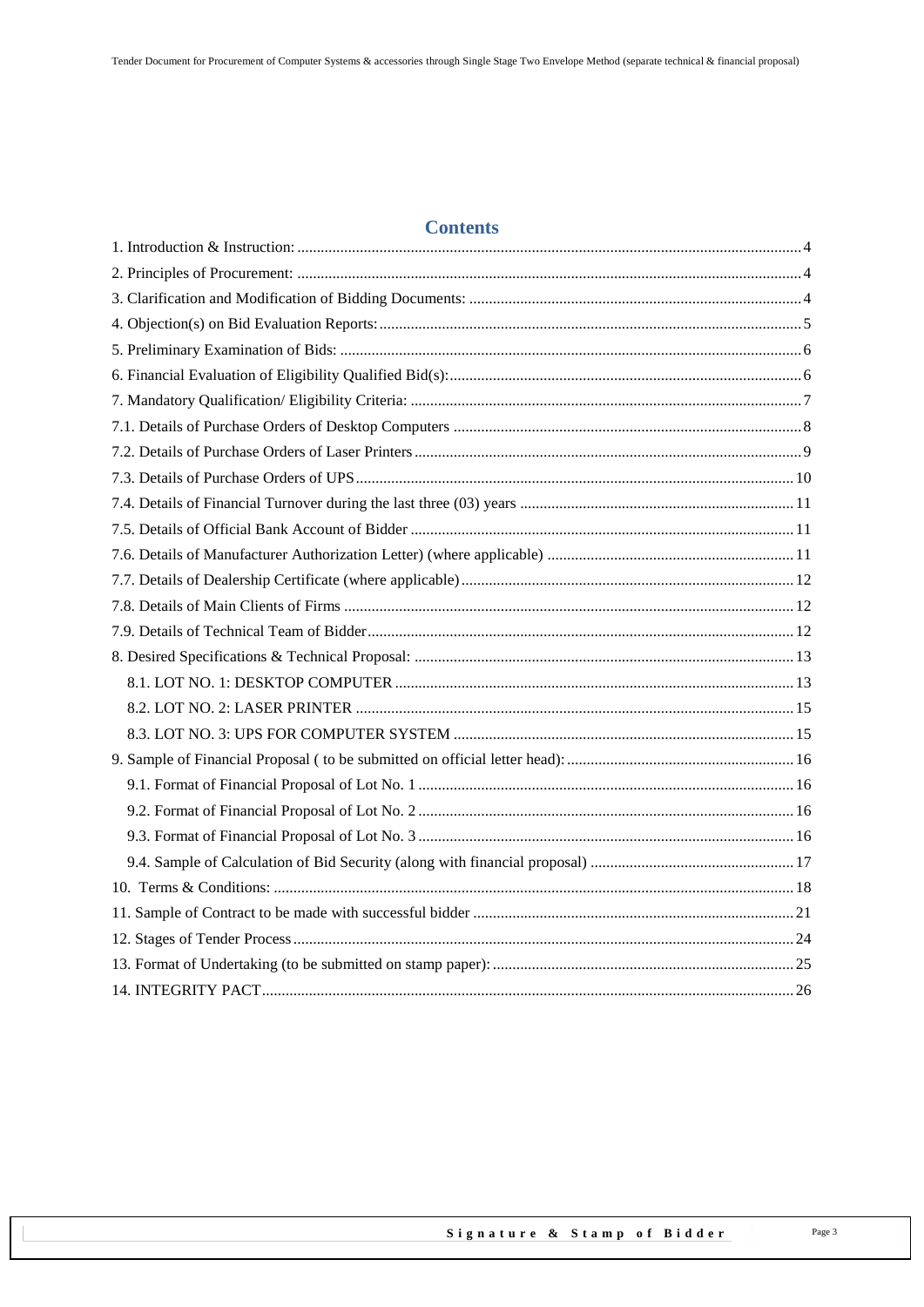#### <span id="page-3-0"></span>**1. Introduction & Instruction:**

Dear Tenderer:

The **SINDH HIGH COURT (SHC)** is the highest judicial institution of the province of [Sindh.](https://en.wikipedia.org/wiki/Sindh) We are interested to *purchase Computer Systems, UPS and Laser Printers for Affidavit Branch of this Court on lot wise basis*, as mentioned in tender document, from your esteemed firm / agency in transparent manner. SHC reserves the right to increase/ decrease the quantities as per requirement in the light of availability of funds, as per rules.

| <b>Description</b>                                                                                                       | <b>Date</b>               | $\boldsymbol{\alpha}$ | time |      | of Date $\&$ time      | of |
|--------------------------------------------------------------------------------------------------------------------------|---------------------------|-----------------------|------|------|------------------------|----|
|                                                                                                                          | <b>Submission of Bids</b> |                       |      |      | <b>Opening of Bids</b> |    |
| Supply & Installation of Computer $\vert$ On or before 8 <sup>th</sup> June, $\vert$ 8 <sup>th</sup> June, 2020 at 11:30 |                           |                       |      |      |                        |    |
| Systems, UPS and Laser Printers   2020 at 11:00 a.m.                                                                     |                           |                       |      | a.m. |                        |    |
| for Affidavit Branch of this Court                                                                                       |                           |                       |      |      |                        |    |

#### <span id="page-3-1"></span>**2. Principles of Procurement:**

Sindh High Court ensures that procurements are conducted in a *fair and transparent manner* and the object of procurement brings value for money to this Court. Hence, bidders are directed to provide soft copies of scanned tender documents, tax registration certificates, purchase orders, bank maintenance certificate, financial statements and undertaking. All such documents should be merged in one (01) PDF FILE for records. Bidders are advised to report the corruption matters directly to Registrar, High Court of Sindh, Karachi [\(registrar@sindhhighcourt.gov.pk\)](mailto:registrar@sindhhighcourt.gov.pk), if they are asked to give gifts/ bribe/ cash/ etc. for receiving cheques/award of tender etc.

#### <span id="page-3-2"></span>**3. Clarification and Modification of Bidding Documents:**

Bidding Document has been prepared by Procurement Committee as per rules. Clarifications (if any) for contents of bidding documents etc. may be sent to the Procurement Committee through Registrar, High Court in writing, at least five calendar days prior to the date of opening of bid. Clarification in response to a query shall be uploaded on the official website of Sindh High Court. All bidders are advised to visit the website of Sindh High Court for keeping them updated.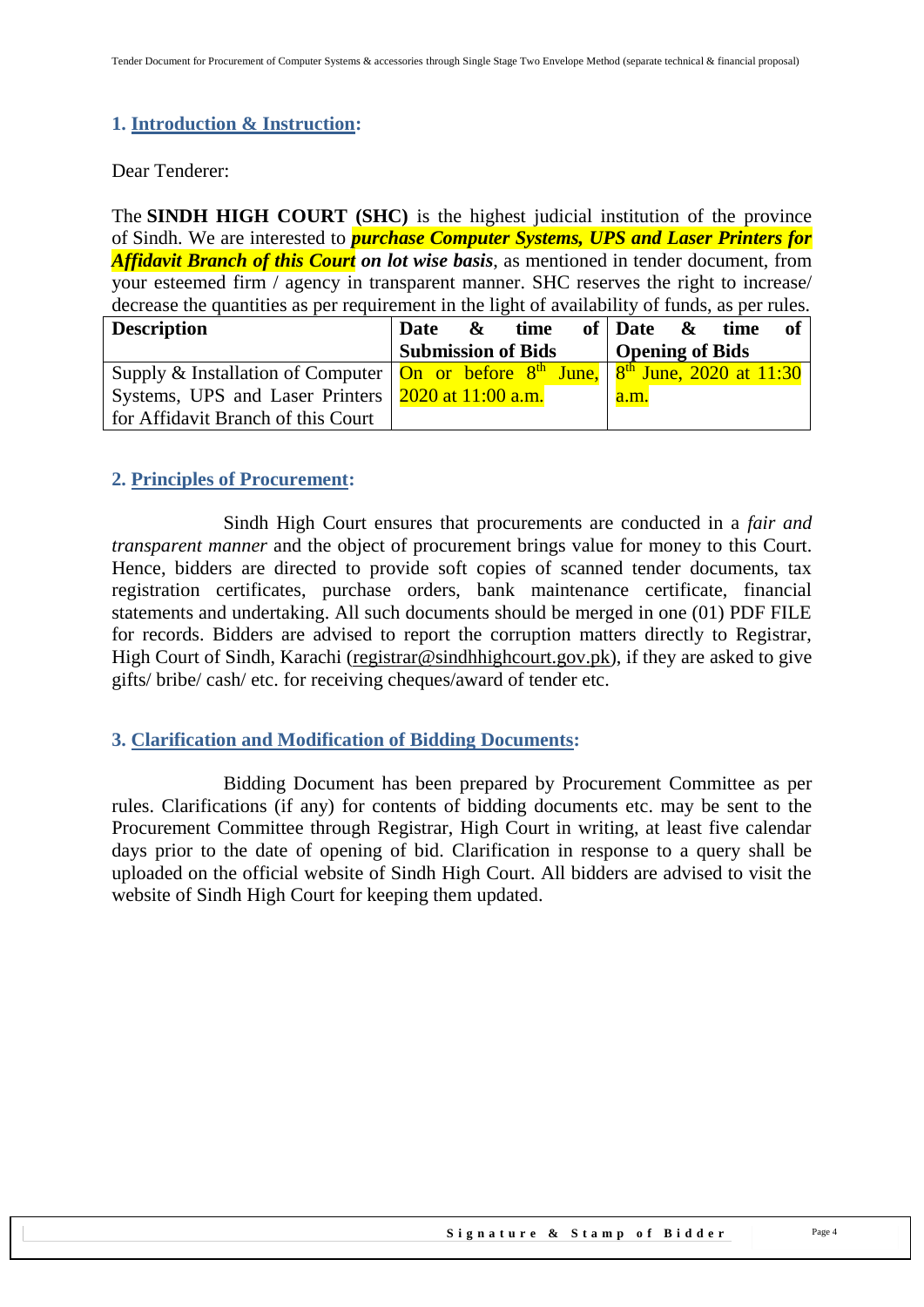It is stated that contents of bidding documents have been carefully read & understood. All queries have been properly answered by the concerned Officers of Sindh High Court well before in time. We do not have any objections on the contents of the biding documents.

| Name:               |  |
|---------------------|--|
|                     |  |
| <b>Designation:</b> |  |
|                     |  |
| Signature & stamp   |  |
|                     |  |

#### <span id="page-4-0"></span>**4. Objection(s) on Bid Evaluation Reports:**

 Bid Receiving Time Sheet, Bid Attendance Sheet, Eligibility Criteria Report, Technical Bid Evaluation Report and Financial Bid Evaluation Report shall be uploaded on the official website of High Court of Sindh. Bidders are advised to visit the website of Sindh High Court on daily basis for general information & downloading of tender reports.

If you are disqualified and you think is that your disqualification is not justified then you do not need to worry. Our process is very clear & transparent. In case of disqualification on the basis of either eligibility criteria or technical specifications, you are required to submit your objections along with solid documentary proof within three (03) calendar days of uploading of report. The Committee will again scrutinize your tender documents/ mandatory documents/ technical proposal and take appropriate action as per rules. Decision taken by the Committee shall be uploaded on the official website of Sindh High Court. Thereafter, Bidder being aggrieved by the decision of Purchase Committee may lodge complaint to Complaint Redressal Committee as per rules.

Hence, Bidders are directed to submit Objection(s) if any within THREE (03) calendar days of uploading of reports. Thereafter, no objection shall be entertained and Final Reports shall be issued for further process.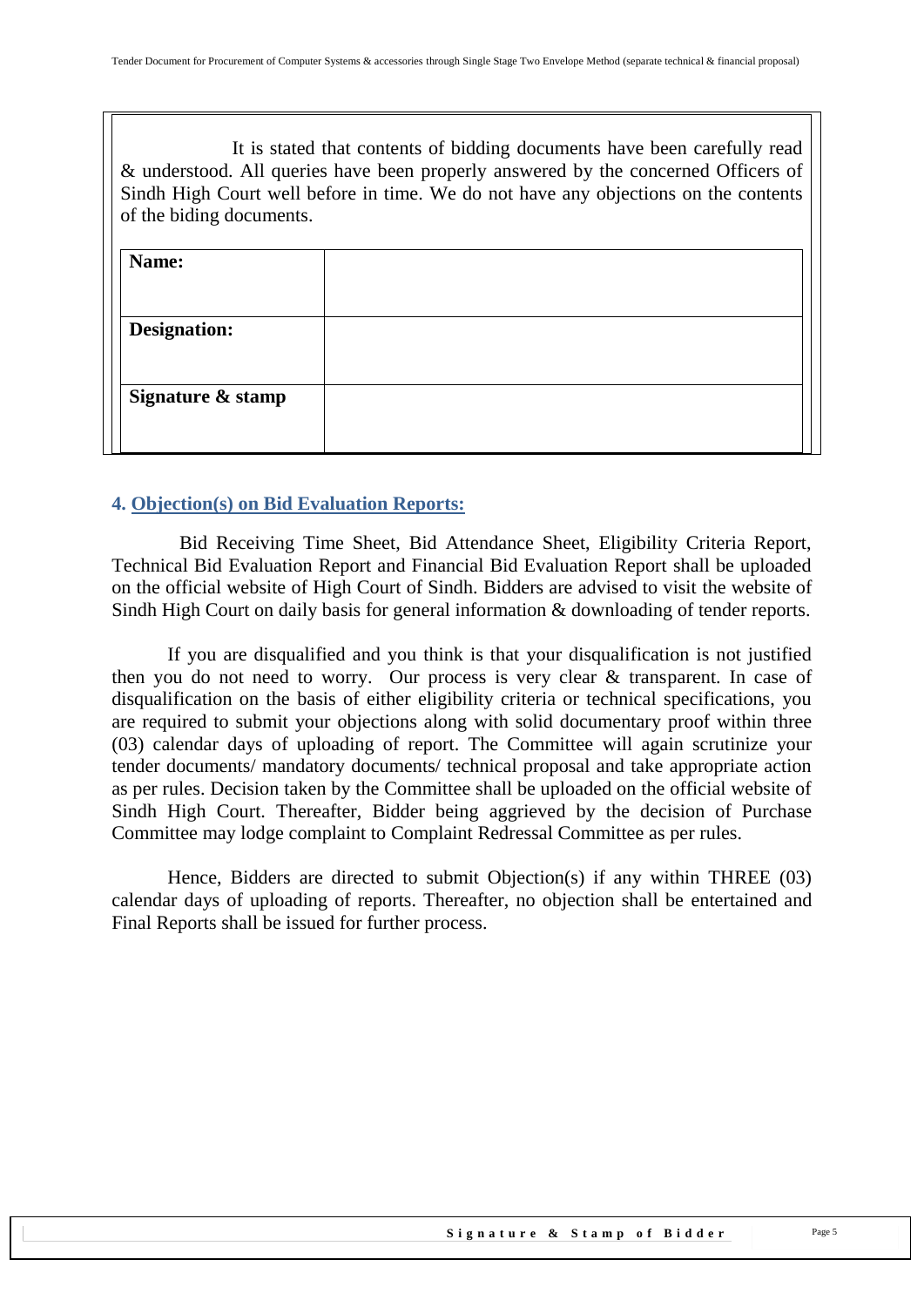| It is undertaken that it is our responsibility to visit official website of<br>Sindh High Court on daily basis and download the above mentioned bid reports from<br>the official website of Sindh High Court. It is also undertaken that objection (s) if any<br>will be submitted within THREE (03) calendar days of uploading of reports and we<br>will not submit any objection after the lapse of time. |  |  |  |  |
|-------------------------------------------------------------------------------------------------------------------------------------------------------------------------------------------------------------------------------------------------------------------------------------------------------------------------------------------------------------------------------------------------------------|--|--|--|--|
| <b>Name</b>                                                                                                                                                                                                                                                                                                                                                                                                 |  |  |  |  |
|                                                                                                                                                                                                                                                                                                                                                                                                             |  |  |  |  |
| <b>Designation</b>                                                                                                                                                                                                                                                                                                                                                                                          |  |  |  |  |
|                                                                                                                                                                                                                                                                                                                                                                                                             |  |  |  |  |
| <b>Cell Number</b>                                                                                                                                                                                                                                                                                                                                                                                          |  |  |  |  |
|                                                                                                                                                                                                                                                                                                                                                                                                             |  |  |  |  |
| Signature & stamp                                                                                                                                                                                                                                                                                                                                                                                           |  |  |  |  |
|                                                                                                                                                                                                                                                                                                                                                                                                             |  |  |  |  |
|                                                                                                                                                                                                                                                                                                                                                                                                             |  |  |  |  |
|                                                                                                                                                                                                                                                                                                                                                                                                             |  |  |  |  |

#### <span id="page-5-0"></span>**5. Preliminary Examination of Bids:**

 Procurement Committee shall examine the bids to confirm that all required documents (soft & hard copies) and specifications/ technical documentation requested in bidding documents have been provided, and to determine the completeness of each document submitted. If any of the required documents or information is missing, the bid shall be rejected. Further, Sindh High Court shall examine the Bid to confirm that all terms and conditions specified in the bidding documents have been accepted by the Bidder without any material deviation or reservation.

#### <span id="page-5-1"></span>**6. Financial Evaluation of Eligibility Qualified Bid(s):**

 **Financial Evaluation of technically qualified Bid (s) shall be done on the basis of unit price without GST on lot wise basis**. All government taxes shall be applicable as per rules. Tender may be awarded to the lowest technically bidder (s) subject to fulfillment of all the terms & conditions of bidding documents and specifications/ requirements of Sindh High Court as mentioned in bidding documents.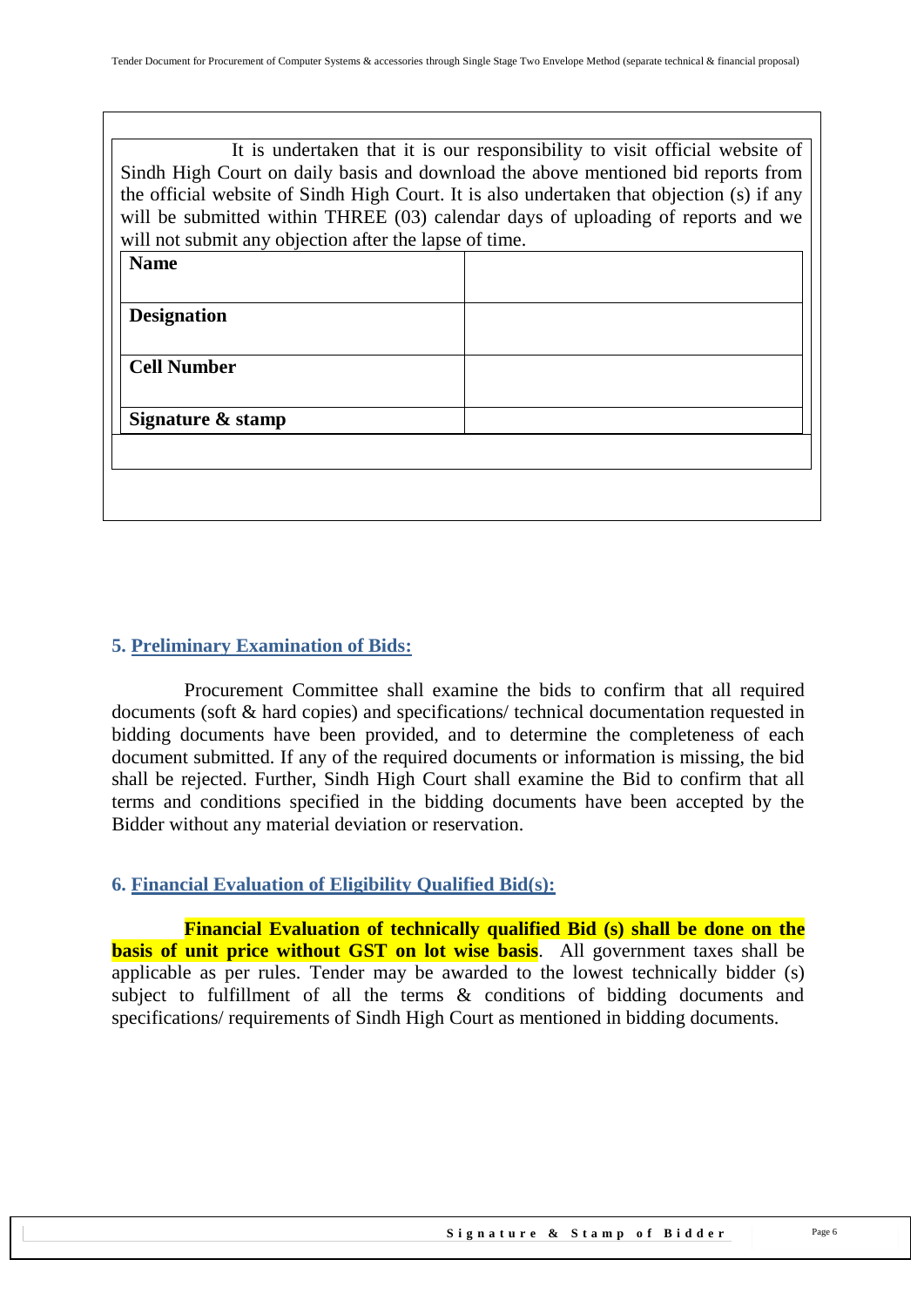### <span id="page-6-0"></span>**7. Mandatory Qualification/ Eligibility Criteria:**

| S.N            | <b>Eligibility Criteria</b>                                             | <b>Flag</b>   |
|----------------|-------------------------------------------------------------------------|---------------|
| $\bf{0}$       |                                                                         |               |
| $\mathbf{1}$   | Complete filled, signed & stamped Tender Document                       | Flag-A        |
| $\overline{2}$ | Profile of company/firm                                                 | Flag-B        |
| 3              | <b>Relevant Tax Registration Certificates</b>                           | Flag-C        |
| $\overline{4}$ | Copies of at least SIX (06) Purchase Orders of similar nature during    | Flag-D        |
|                | the last three years $(2017, 2018 \& 2019)$ . ONE for each year is      |               |
|                | mandatory.                                                              |               |
|                | Qualified Bidders will be required to produce original Purchase         |               |
|                | Orders/ attested PO from the concerned organizations.                   |               |
| 5              | Bidder must be authorized partner with the Principal Manufacturer and   | Flag-E        |
|                | should provide manufacturer authorization letter. (for Desktop          |               |
|                | Computers)                                                              |               |
| 6              | Dealership/Reseller Certificate for Printers.                           | Flag-F        |
| $\overline{7}$ | Undertaking on judicial stamp paper                                     | Flag-G        |
|                | (As per format given in section 13 of tender document)                  |               |
| 8              | Average Financial turnover of at least Rs. 5 million per annum during   | <b>Flag-H</b> |
|                | the last three years. (copies of authenticated financial statements are |               |
|                | required)                                                               |               |
| 9              | <b>Bank Maintenance Certificate</b>                                     | <b>Flag-I</b> |

All documents must be placed in the sequence and flagged as mentioned above.

It is undertaken that I have provided soft and hard copies of the above mentioned documents which are required for assessing the eligibility criteria. All the documents have been placed in sequence and flagged as mentioned above. It is understood that Sindh High Court reserves the right to reject our bid/ disqualify us in case of nonavailability/proper flagging of the above mentioned documents and decision of Sindh High Court shall be final.

| Name:               |  |
|---------------------|--|
| <b>Designation:</b> |  |
| Signature & stamp   |  |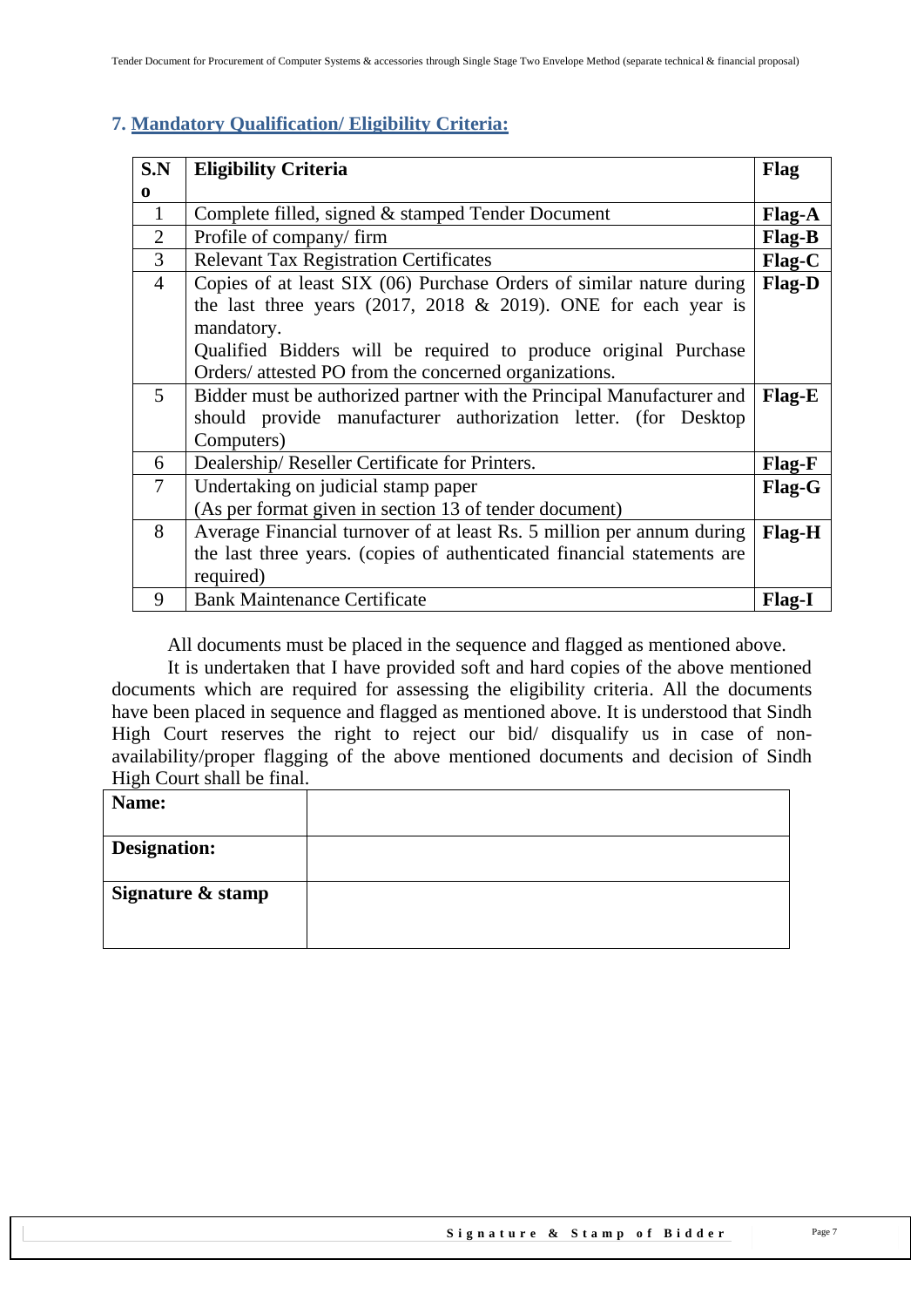# <span id="page-7-0"></span>**7.1. Details of Purchase Orders of Desktop Computers**

| S.No           | <b>Purchase Order issued</b> | <b>Purchase</b>  | <b>Date</b>     | of Name & Contact         |  |  |
|----------------|------------------------------|------------------|-----------------|---------------------------|--|--|
|                | by                           | <b>Order No</b>  | <b>Purchase</b> | <b>Number</b><br>for      |  |  |
|                | of<br>(Name                  |                  | Order           | <b>Verification of PO</b> |  |  |
|                | Organization)                |                  |                 |                           |  |  |
|                |                              | 2017 (Mandatory) |                 |                           |  |  |
| $\mathbf{1}$   |                              |                  |                 |                           |  |  |
|                |                              |                  | 2017            |                           |  |  |
|                |                              |                  |                 |                           |  |  |
|                |                              |                  |                 |                           |  |  |
| $\mathbf{2}$   |                              |                  |                 |                           |  |  |
|                |                              |                  | 2017            |                           |  |  |
|                |                              |                  |                 |                           |  |  |
|                |                              |                  |                 |                           |  |  |
|                |                              |                  |                 |                           |  |  |
|                |                              | 2018 (Mandatory) |                 |                           |  |  |
| $\overline{3}$ |                              |                  |                 |                           |  |  |
|                |                              |                  | 2018            |                           |  |  |
|                |                              |                  |                 |                           |  |  |
|                |                              |                  |                 |                           |  |  |
|                |                              |                  |                 |                           |  |  |
| $\overline{4}$ |                              |                  |                 |                           |  |  |
|                |                              |                  | 2018            |                           |  |  |
|                |                              |                  |                 |                           |  |  |
|                |                              |                  |                 |                           |  |  |
|                |                              |                  |                 |                           |  |  |
|                |                              |                  |                 |                           |  |  |
|                | 2019 (Mandatory)             |                  |                 |                           |  |  |
| $\sqrt{5}$     |                              |                  |                 |                           |  |  |
|                |                              |                  | 2019            |                           |  |  |
|                |                              |                  |                 |                           |  |  |
|                |                              |                  |                 |                           |  |  |
| 6              |                              |                  |                 |                           |  |  |
|                |                              |                  | 2019            |                           |  |  |
|                |                              |                  |                 |                           |  |  |
|                |                              |                  |                 |                           |  |  |
|                |                              |                  |                 |                           |  |  |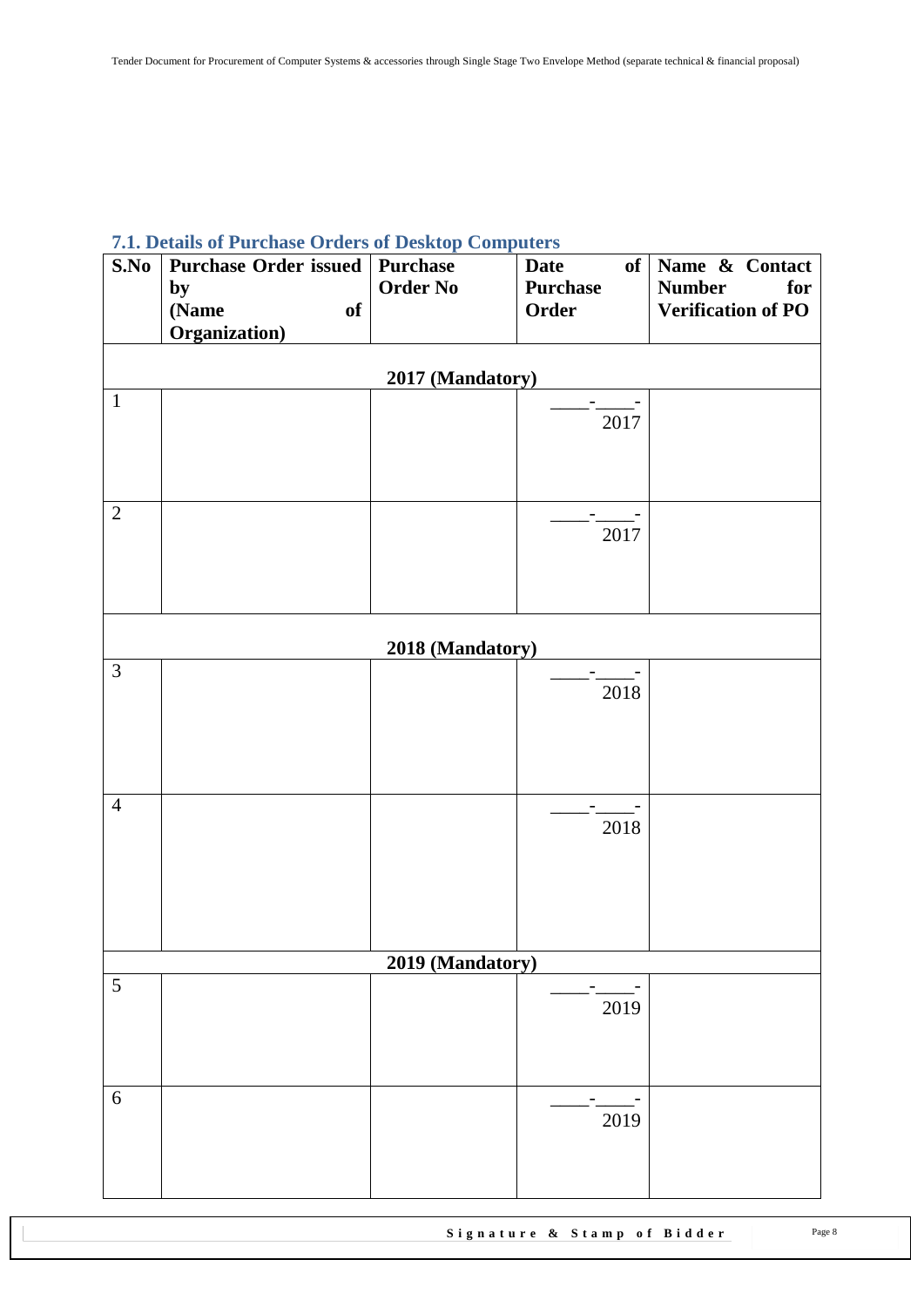|                | 7.2. Details of Purchase Orders of Laser Printers |                  |                   |                                  |
|----------------|---------------------------------------------------|------------------|-------------------|----------------------------------|
| S.No           | Purchase Order issued by                          | Purchase         | <b>Date</b><br>of | <b>Name</b><br>$\boldsymbol{\&}$ |
|                | (Name of Organization)                            | <b>Order No</b>  | <b>Purchase</b>   | <b>Contact</b>                   |
|                |                                                   |                  | Order             | <b>Number</b><br>for             |
|                |                                                   |                  |                   | <b>Verification</b><br>of        |
|                |                                                   |                  |                   | PO                               |
|                |                                                   |                  |                   |                                  |
|                |                                                   | 2017 (Mandatory) |                   |                                  |
| $\mathbf{1}$   |                                                   |                  |                   |                                  |
|                |                                                   |                  | 2017              |                                  |
|                |                                                   |                  |                   |                                  |
|                |                                                   |                  |                   |                                  |
|                |                                                   |                  |                   |                                  |
|                |                                                   |                  |                   |                                  |
|                |                                                   |                  |                   |                                  |
| $\overline{2}$ |                                                   |                  |                   |                                  |
|                |                                                   |                  | 2017              |                                  |
|                |                                                   |                  |                   |                                  |
|                |                                                   |                  |                   |                                  |
|                |                                                   |                  |                   |                                  |
|                |                                                   |                  |                   |                                  |
|                |                                                   | 2018 (Mandatory) |                   |                                  |
| 3              |                                                   |                  |                   |                                  |
|                |                                                   |                  | 2018              |                                  |
|                |                                                   |                  |                   |                                  |
|                |                                                   |                  |                   |                                  |
|                |                                                   |                  |                   |                                  |
|                |                                                   |                  |                   |                                  |
|                |                                                   |                  |                   |                                  |
| $\overline{4}$ |                                                   |                  |                   |                                  |
|                |                                                   |                  | 2018              |                                  |
|                |                                                   |                  |                   |                                  |
|                |                                                   |                  |                   |                                  |
|                |                                                   |                  |                   |                                  |
|                |                                                   | 2019 (Mandatory) |                   |                                  |
| 5              |                                                   |                  |                   |                                  |
|                |                                                   |                  | 2019              |                                  |
|                |                                                   |                  |                   |                                  |
|                |                                                   |                  |                   |                                  |
|                |                                                   |                  |                   |                                  |
|                |                                                   |                  |                   |                                  |
|                |                                                   |                  |                   |                                  |
|                |                                                   |                  |                   |                                  |
| $6\,$          |                                                   |                  |                   |                                  |
|                |                                                   |                  | 2019              |                                  |
|                |                                                   |                  |                   |                                  |
|                |                                                   |                  |                   |                                  |
|                |                                                   |                  |                   |                                  |
|                |                                                   |                  |                   |                                  |
|                |                                                   |                  |                   |                                  |

# <span id="page-8-0"></span>**7.2. Details of Purchase Orders of Laser Printers**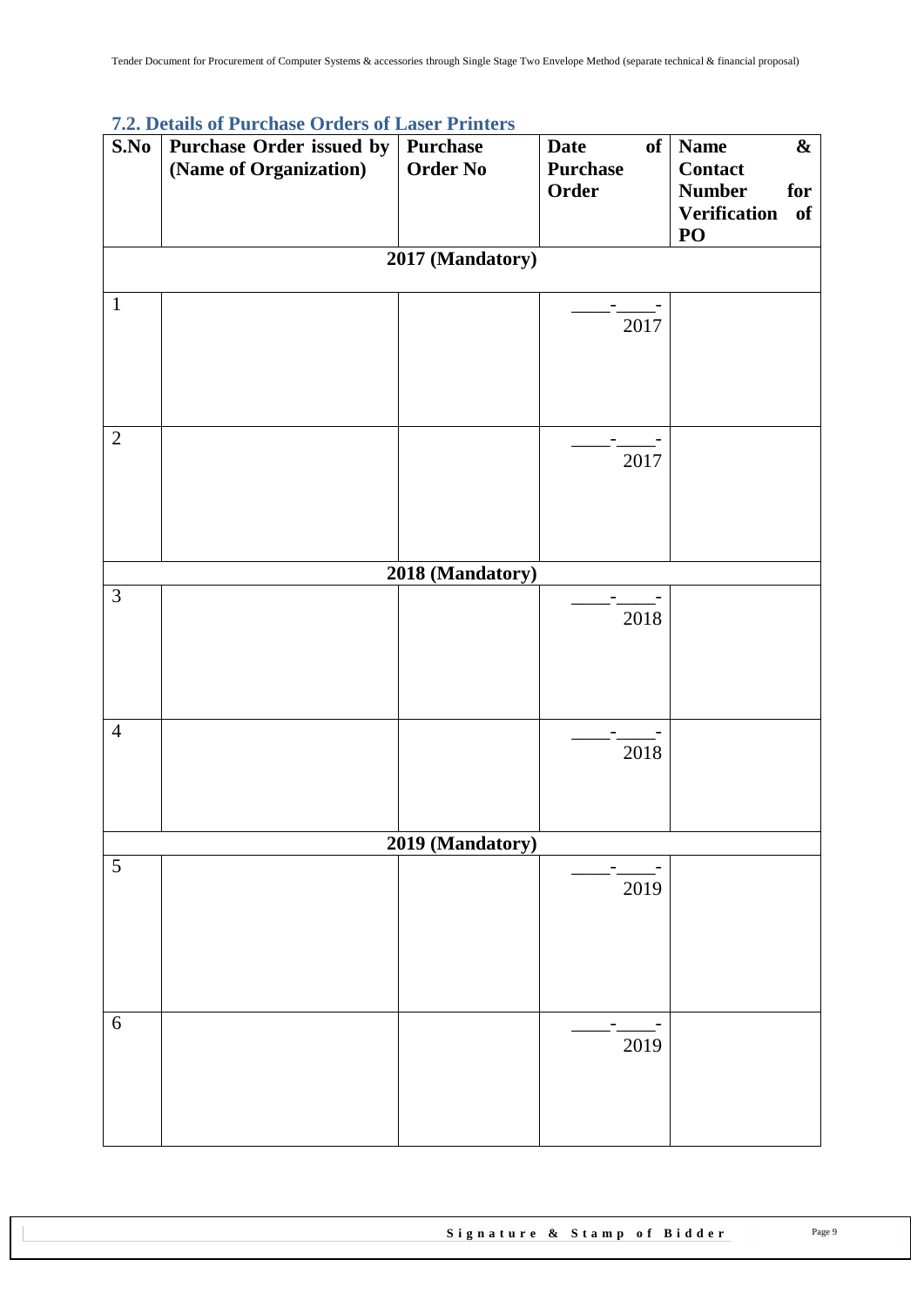# <span id="page-9-0"></span>**7.3. Details of Purchase Orders of UPS**

| (Name of Organization)<br><b>Order No</b><br><b>Purchase</b><br><b>Contact</b><br>Order<br><b>Number</b><br>for<br><b>Verification</b><br><b>of</b><br>PO<br>2017 (Mandatory)<br>$\mathbf{1}$<br>2017<br>$\overline{2}$<br>2017<br>2018 (Mandatory)<br>$\overline{3}$<br>2018<br>$\overline{4}$<br>2018<br>2019 (Mandatory)<br>$\sqrt{5}$ |
|-------------------------------------------------------------------------------------------------------------------------------------------------------------------------------------------------------------------------------------------------------------------------------------------------------------------------------------------|
|                                                                                                                                                                                                                                                                                                                                           |
|                                                                                                                                                                                                                                                                                                                                           |
|                                                                                                                                                                                                                                                                                                                                           |
|                                                                                                                                                                                                                                                                                                                                           |
|                                                                                                                                                                                                                                                                                                                                           |
|                                                                                                                                                                                                                                                                                                                                           |
|                                                                                                                                                                                                                                                                                                                                           |
|                                                                                                                                                                                                                                                                                                                                           |
|                                                                                                                                                                                                                                                                                                                                           |
|                                                                                                                                                                                                                                                                                                                                           |
|                                                                                                                                                                                                                                                                                                                                           |
|                                                                                                                                                                                                                                                                                                                                           |
|                                                                                                                                                                                                                                                                                                                                           |
|                                                                                                                                                                                                                                                                                                                                           |
|                                                                                                                                                                                                                                                                                                                                           |
|                                                                                                                                                                                                                                                                                                                                           |
|                                                                                                                                                                                                                                                                                                                                           |
|                                                                                                                                                                                                                                                                                                                                           |
|                                                                                                                                                                                                                                                                                                                                           |
|                                                                                                                                                                                                                                                                                                                                           |
|                                                                                                                                                                                                                                                                                                                                           |
|                                                                                                                                                                                                                                                                                                                                           |
|                                                                                                                                                                                                                                                                                                                                           |
|                                                                                                                                                                                                                                                                                                                                           |
|                                                                                                                                                                                                                                                                                                                                           |
|                                                                                                                                                                                                                                                                                                                                           |
|                                                                                                                                                                                                                                                                                                                                           |
|                                                                                                                                                                                                                                                                                                                                           |
|                                                                                                                                                                                                                                                                                                                                           |
| 2019                                                                                                                                                                                                                                                                                                                                      |
|                                                                                                                                                                                                                                                                                                                                           |
|                                                                                                                                                                                                                                                                                                                                           |
|                                                                                                                                                                                                                                                                                                                                           |
|                                                                                                                                                                                                                                                                                                                                           |
|                                                                                                                                                                                                                                                                                                                                           |
| $\sqrt{6}$                                                                                                                                                                                                                                                                                                                                |
| 2019                                                                                                                                                                                                                                                                                                                                      |
|                                                                                                                                                                                                                                                                                                                                           |
|                                                                                                                                                                                                                                                                                                                                           |
|                                                                                                                                                                                                                                                                                                                                           |
|                                                                                                                                                                                                                                                                                                                                           |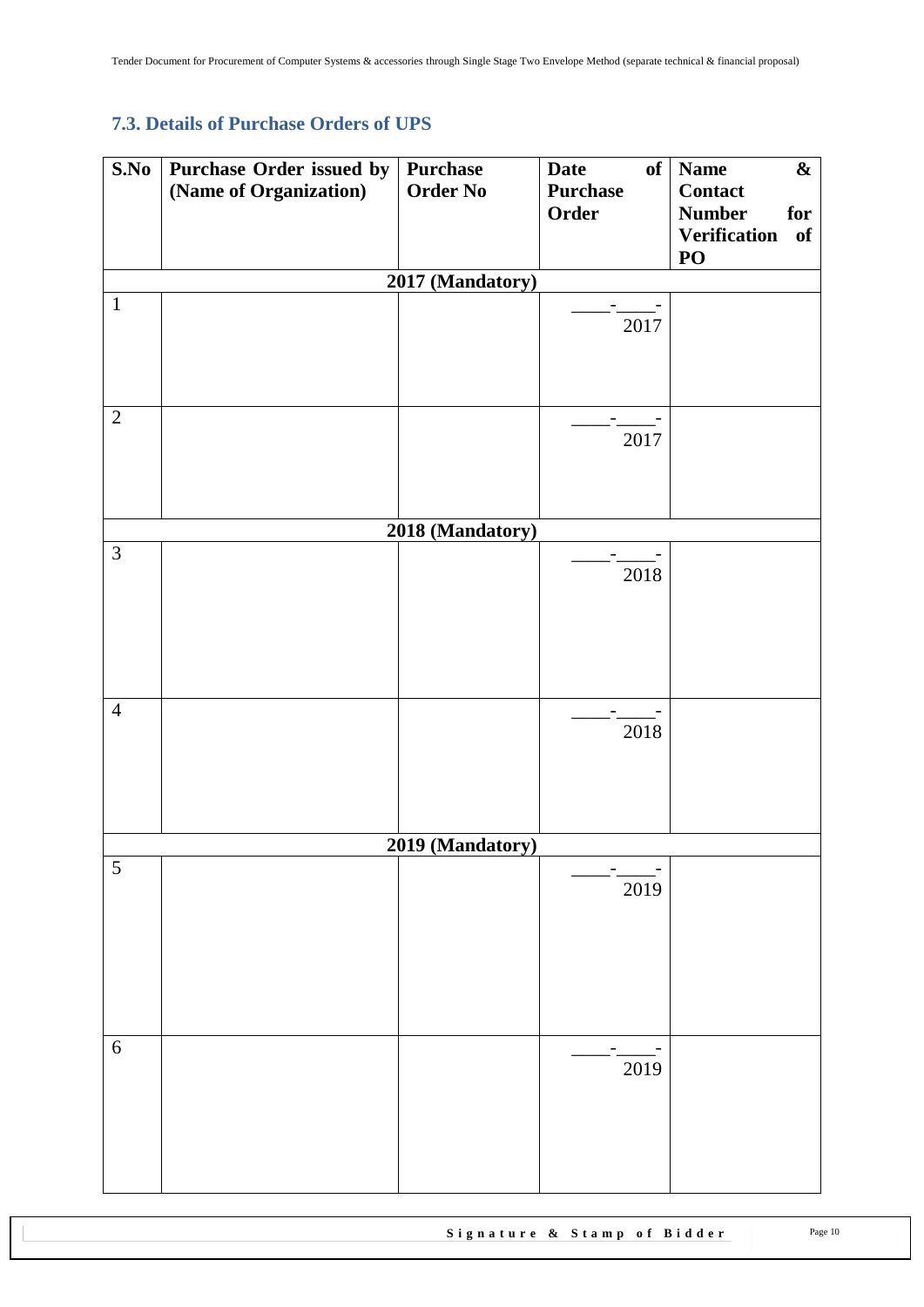| S.No           | <b>Financial Year</b> | <b>Turnover/sales</b>      | Turnover/sales (Rs.) in words |
|----------------|-----------------------|----------------------------|-------------------------------|
|                |                       | revenue (Rs.) in<br>figure |                               |
| 1              | 2017                  |                            |                               |
| $\overline{2}$ | 2018                  |                            |                               |
| $\overline{3}$ | 2019                  |                            |                               |

## <span id="page-10-0"></span>**7.4. Details of Financial Turnover during the last three (03) years**

### <span id="page-10-1"></span>**7.5. Details of Official Bank Account of Bidder**

| <b>Name of Bank</b>          |  |
|------------------------------|--|
| <b>Branch Code</b>           |  |
| <b>Address of Bank</b>       |  |
| <b>Bank Account Number</b>   |  |
| <b>Available Balance Rs.</b> |  |

### <span id="page-10-2"></span>**7.6. Details of Manufacturer Authorization Letter) (where applicable)**

| Date of issuance of MAL       |  |
|-------------------------------|--|
| Date of expiry of MAL         |  |
| <b>MAL Certificate Number</b> |  |
| <b>MAL</b> issued by          |  |
|                               |  |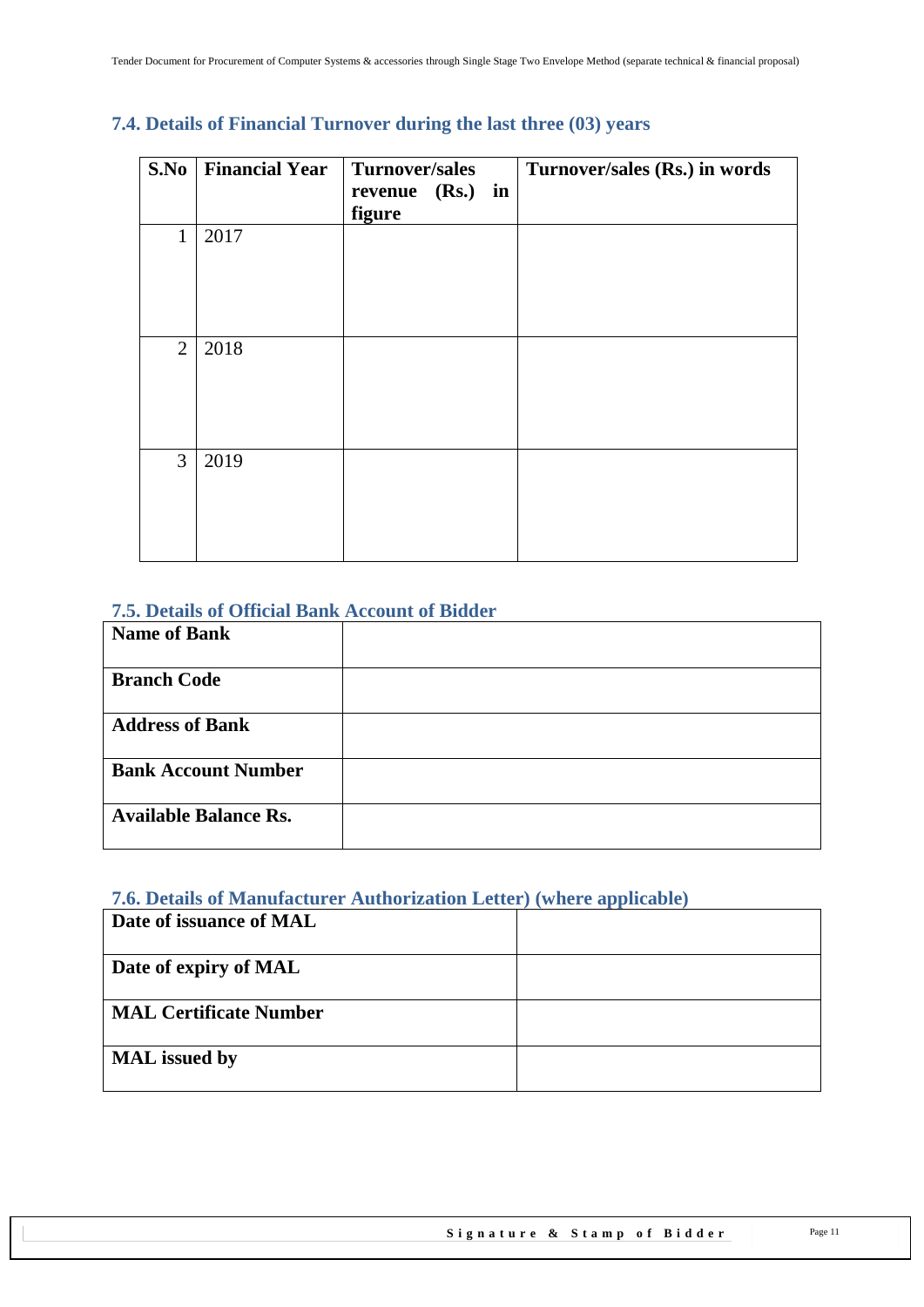#### <span id="page-11-0"></span>**7.7. Details of Dealership Certificate (where applicable)**

| 7.7. Details of Dealership Certificate (where applicable) |  |
|-----------------------------------------------------------|--|
| Date of issuance of Dealership Certificate                |  |
| Date of expiry of Dealership Certificate                  |  |
| <b>Dealership Certificate Number</b>                      |  |
| <b>Dealership Certificate issued by</b>                   |  |

### <span id="page-11-1"></span>**7.8. Details of Main Clients of Firms**

| S.             | <b>Name of Client</b> | <b>Name of Focal Person</b> | <b>Contact Number</b> |
|----------------|-----------------------|-----------------------------|-----------------------|
| No.            |                       |                             |                       |
|                |                       |                             |                       |
|                |                       |                             |                       |
|                |                       |                             |                       |
| $\overline{2}$ |                       |                             |                       |
|                |                       |                             |                       |
|                |                       |                             |                       |
| 3              |                       |                             |                       |
|                |                       |                             |                       |
|                |                       |                             |                       |

#### <span id="page-11-2"></span>**7.9. Details of Technical Team of Bidder**

| S.<br>No.      | <b>Name of Staff</b> | <b>Designation</b> | <b>Contact Number/</b><br>email address |
|----------------|----------------------|--------------------|-----------------------------------------|
| $\mathbf{1}$   |                      |                    |                                         |
| $\overline{2}$ |                      |                    |                                         |
| 3              |                      |                    |                                         |
| $\overline{4}$ |                      |                    |                                         |
| 5              |                      |                    |                                         |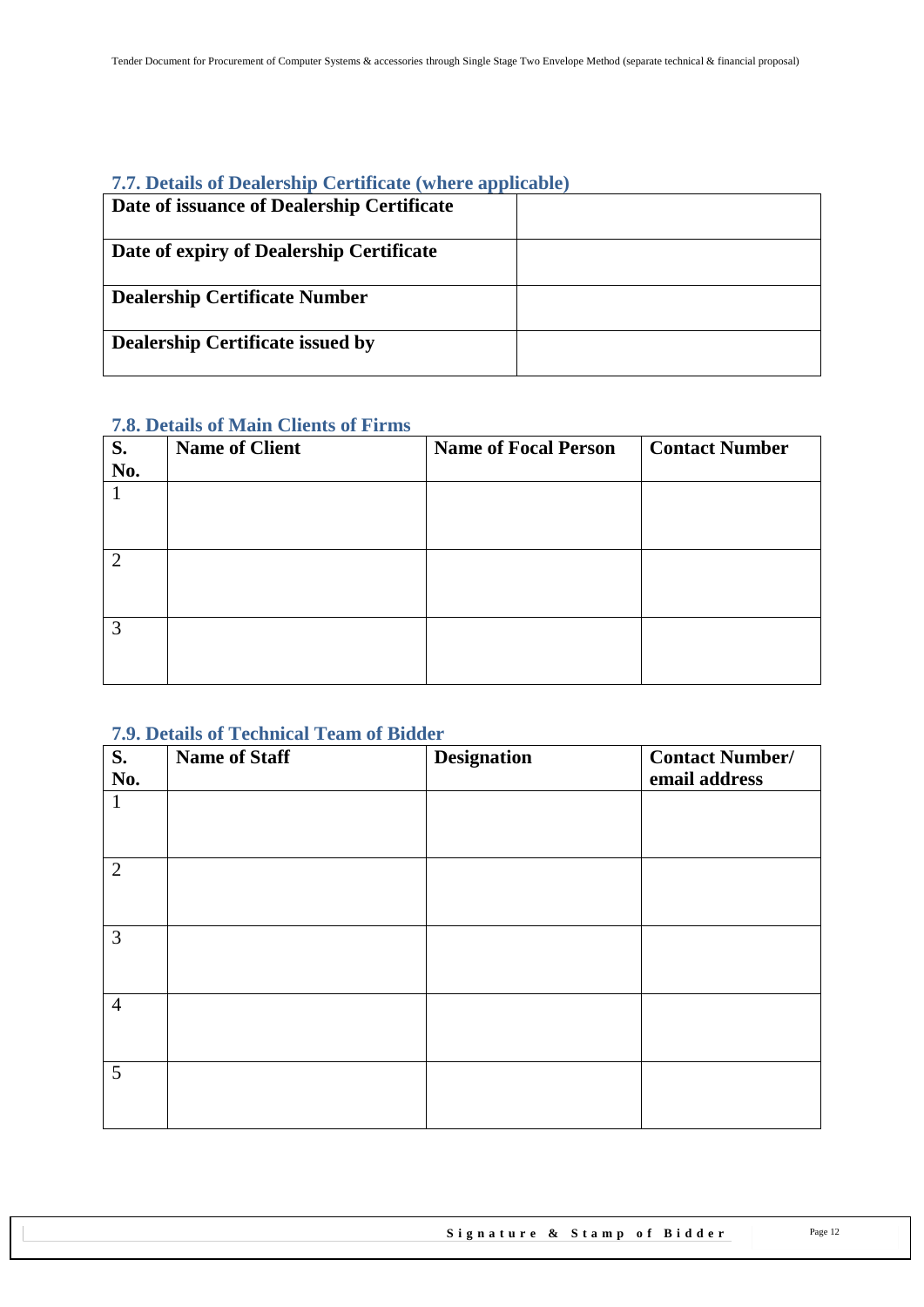## <span id="page-12-0"></span>**8. Desired Specifications & Technical Proposal:**

#### <span id="page-12-1"></span>**8.1. LOT NO. 1: DESKTOP COMPUTER**

Bidders are required to provide details in the space provided. No need to submit technical proposal on the letter head of bidder.

| <b>Desired specifications of SHC</b>                                                                                                                                                                      | Quantity                     | Specifications offered by bidder |
|-----------------------------------------------------------------------------------------------------------------------------------------------------------------------------------------------------------|------------------------------|----------------------------------|
| Branded, Business Series Desktop<br>Computer preferably from the top<br><b>International</b><br><b>OR</b><br><b>Brands</b><br><b>EQUIVALENT/HIGHER</b><br><b>STANDARD</b>                                 |                              |                                  |
| <b>Processor:</b><br>$\frac{1}{9}$ <sup>th</sup> Generation, Ci5-9500/3 GHz up to<br>4.1 GHz or higher                                                                                                    | <b>18</b><br><b>Eighteen</b> |                                  |
| <b>Chipset M/Board:</b><br>Intel Chipset H370 or equivalent/<br>higher standard that can support<br>(a). Intel $9th$ Generation or higher<br>Processors<br>(b). RAM 32 GB<br>$(c)$ . SSD 256 GB or higher |                              |                                  |
| Casing:<br>Tower or mini Tower                                                                                                                                                                            |                              |                                  |
| <b>RAM</b> (installed):<br>2 X 4 GB DDR4 (Total 8 GB)                                                                                                                                                     |                              |                                  |
| <b>Hard drive (installed):</b><br>1 TB SATA (7200 rpm or higher)                                                                                                                                          |                              |                                  |
| <b>Optical Drive:</b><br><b>DVD R-W</b>                                                                                                                                                                   |                              |                                  |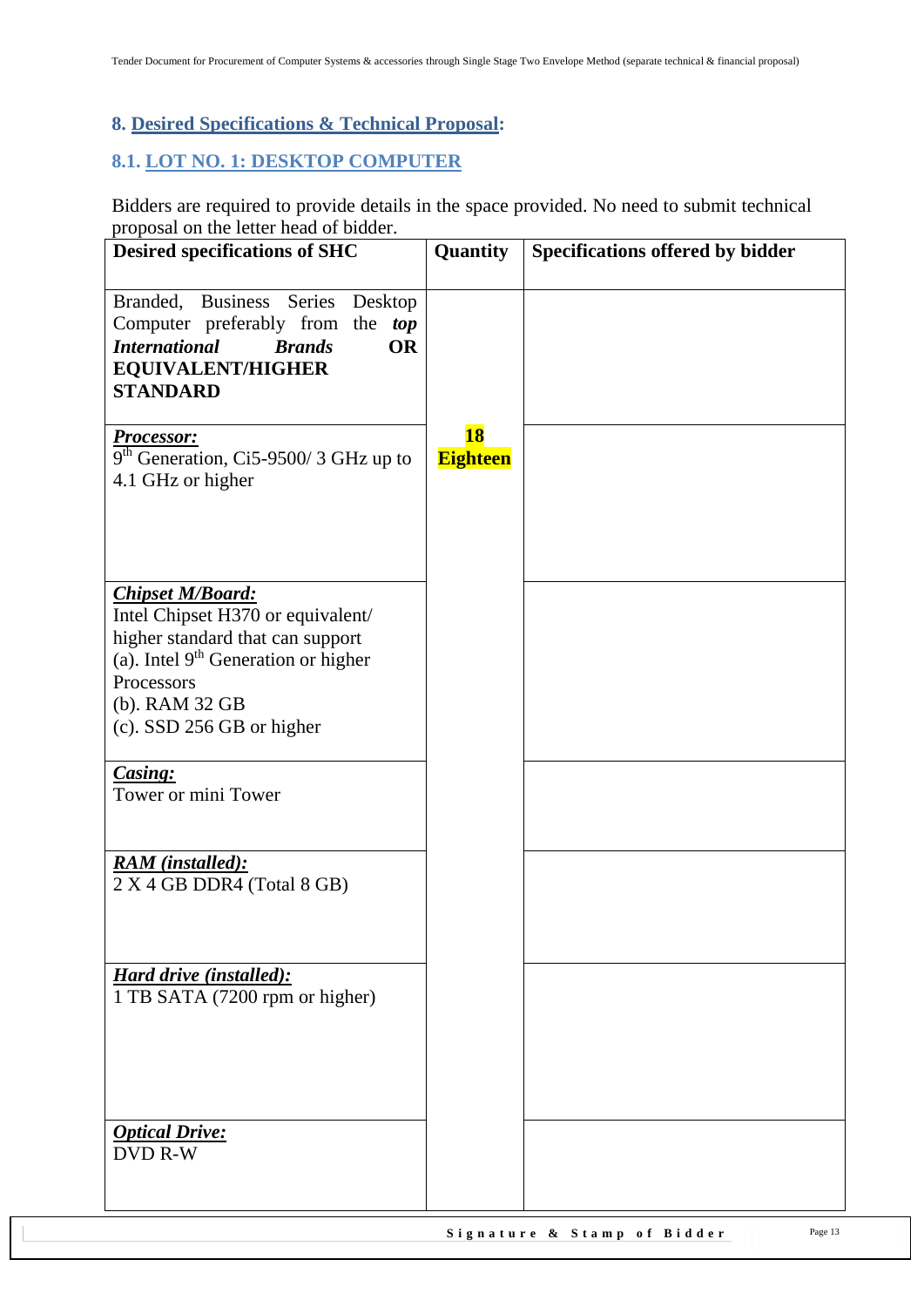| Connectivity:<br>LAN 10/100/1000                            |  |
|-------------------------------------------------------------|--|
|                                                             |  |
| <b>Power Supply:</b><br>180 w or equivalent/higher standard |  |
|                                                             |  |
|                                                             |  |
| <b>Key board &amp; Mouse:</b><br>Manufacture's brand.       |  |
|                                                             |  |
|                                                             |  |
| LED:<br>18.5" / 19" LED (Manufacture's<br>brand).           |  |
|                                                             |  |
|                                                             |  |
| <b>Operating System:</b>                                    |  |
| <b>Pre-installed Licensed Microsoft</b><br>$\bullet$        |  |
| Windows 10 Professional 64 Bit                              |  |
| Verification from Microsoft                                 |  |
| Pakistan is mandatory.                                      |  |
| 100% activated/validated on                                 |  |
| Microsoft Server.                                           |  |
| <b>Warranty:</b>                                            |  |
| 3 years Manufacture's Comprehensive                         |  |
| warranty (with parts, labour & onsite)                      |  |
|                                                             |  |
|                                                             |  |
| <b>OR</b><br><b>EQUIVALENT/HIGHER</b><br><b>STANDARD</b>    |  |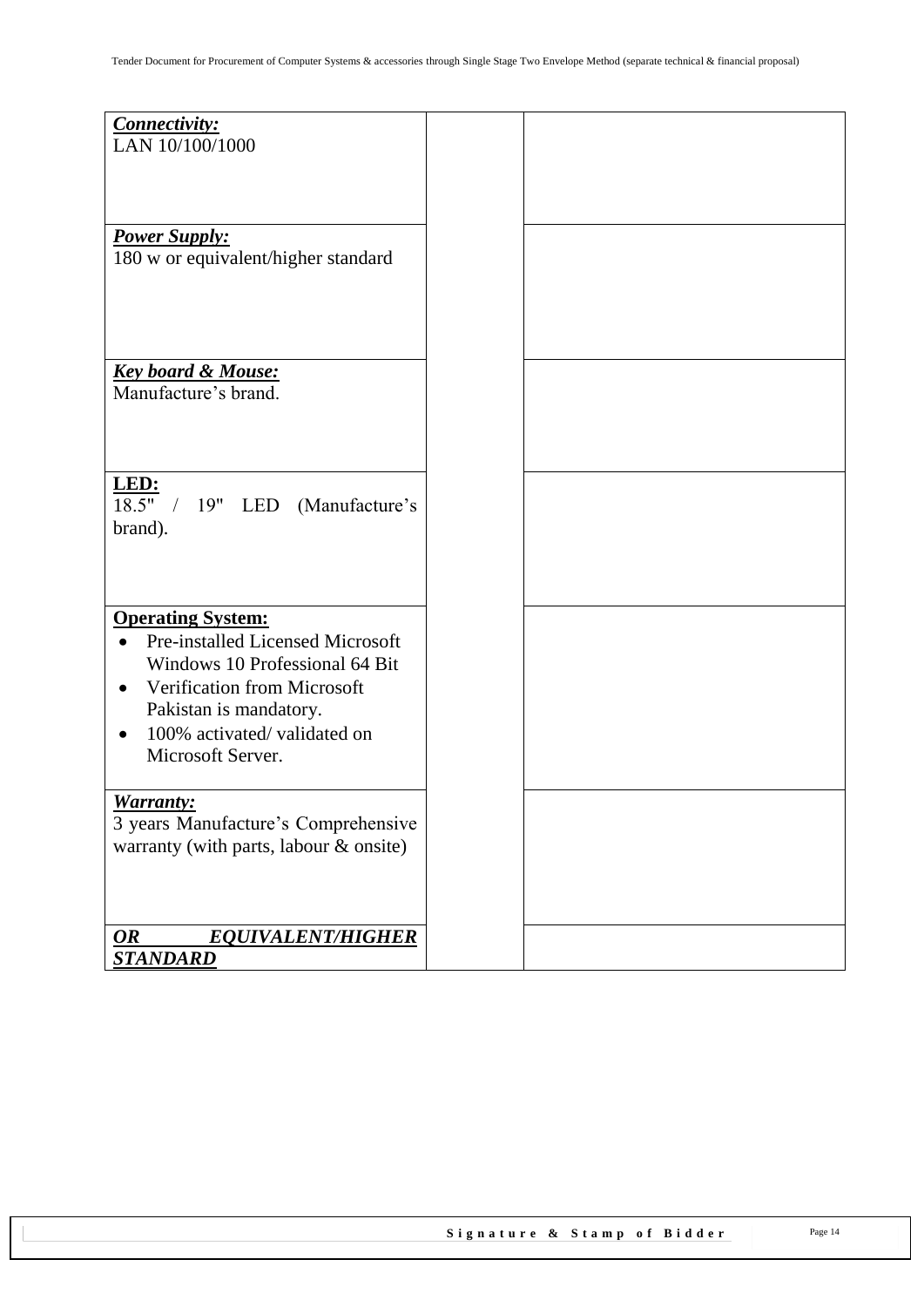## <span id="page-14-0"></span>**8.2. LOT NO. 2: LASER PRINTER**

Bidders are required to provide details in the space provided. No need to submit technical proposal on the letter head of bidder.

| <b>Desired specifications of SHC</b>                                                                                                   | Quantity                         | <b>Specifications offered by bidder</b> |
|----------------------------------------------------------------------------------------------------------------------------------------|----------------------------------|-----------------------------------------|
| Technology:<br>Laser Jet                                                                                                               |                                  |                                         |
| <b>Brand:</b><br>HP $\&$ Canon or equivalent/ higher<br>standard                                                                       | $\overline{\textbf{05}}$<br>Five |                                         |
| <b>Print Speed(Black):</b><br>18 PPM or higher                                                                                         |                                  |                                         |
| <b>Cost Effective &amp; Economical:</b><br>Printer must be cost effective $\&$<br>economical in term of copying<br>cost & consumables. |                                  |                                         |
| Warranty:<br>2 years warranty (with parts,<br>labour & onsite)                                                                         |                                  |                                         |

## <span id="page-14-1"></span>**8.3. LOT NO. 3: UPS FOR COMPUTER SYSTEM**

| <b>Desired specifications of SHC</b>                                   | Quantity        | <b>Specifications offered by bidder</b> |
|------------------------------------------------------------------------|-----------------|-----------------------------------------|
| <b>Brand:</b><br>Emerson or equivalent/higher<br>standard              | <b>18</b>       |                                         |
| <b>Specifications:</b><br>600/700 VA                                   | <b>Eighteen</b> |                                         |
| <b>Backup Time:</b><br>10 to 15 Minutes                                |                 |                                         |
| <b>Circuitry Warranty:</b><br>Minimum 2 years.                         |                 |                                         |
| <b>Battery Warranty:</b><br>Minimum 1 year.                            |                 |                                         |
| <b>Accessories:</b><br>with<br>required<br>all<br>Along<br>accessories |                 |                                         |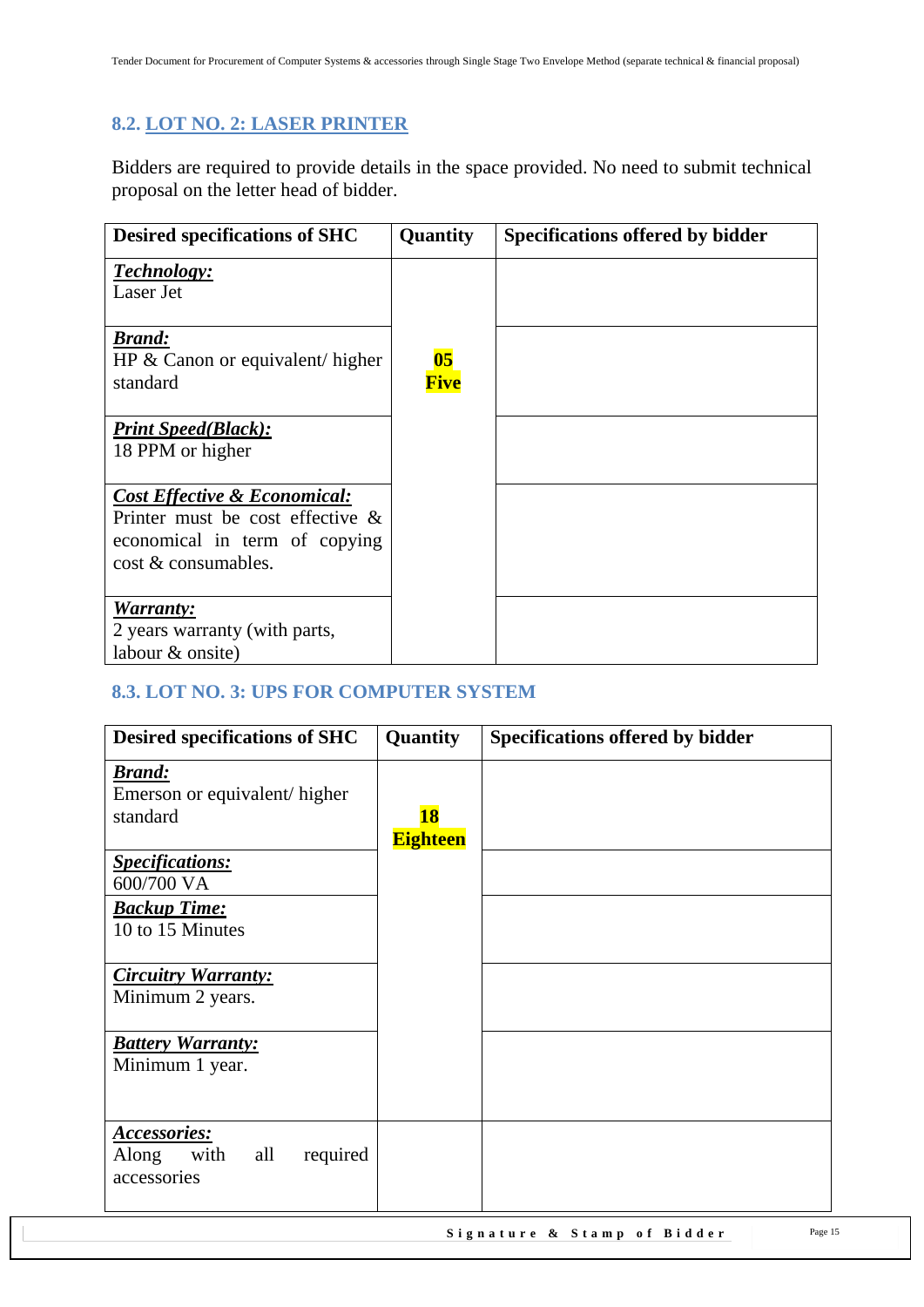## <span id="page-15-0"></span>**9. Sample of Financial Proposal ( to be submitted on official letter head):**

Bidders are advised to submit separate financial proposal for each lot as per following format on the official letter head of bidder which must be properly signed & stamped.

| S.No | Make & Model                         | without<br><b>Price</b><br>Unit<br><b>GST</b><br>Rs. (in figures)            | Unit Price without<br><b>GST Rs.</b> (in words) |
|------|--------------------------------------|------------------------------------------------------------------------------|-------------------------------------------------|
|      | Please do not write<br>anything here | Please do not<br>write<br>Please<br>do not<br>anything here<br>anything here | write                                           |

#### <span id="page-15-1"></span>**9.1. Format of Financial Proposal of Lot No. 1**

### <span id="page-15-2"></span>**9.2. Format of Financial Proposal of Lot No. 2**

| S.No | Make & Model        | Unit<br><b>Price</b><br><b>GST</b><br>Rs. (in figures) | without   Unit Price without<br><b>GST Rs.</b> (in words) |
|------|---------------------|--------------------------------------------------------|-----------------------------------------------------------|
|      | Please do not write | Please do not                                          | write Please do not write                                 |
|      | anything here       | anything here                                          | anything here                                             |

## <span id="page-15-3"></span>**9.3. Format of Financial Proposal of Lot No. 3**

| S.No | Make & Model                         | <b>Price</b><br>without<br>Unit<br><b>GST</b><br>Rs. (in figures) | Unit Price without<br>GST Rs. (in words)      |
|------|--------------------------------------|-------------------------------------------------------------------|-----------------------------------------------|
|      | Please do not write<br>anything here | Please do not<br>anything here                                    | write Please do not<br>write<br>anything here |

- Prices should be quoted in Pakistani rupees.
- No Price Adjustment can be considered due to fluctuation in dollar.
- No extra charges shall be paid for transportation, installation etc.
- Ouantity may be increased or decreased as per rules.
- All Government taxes shall be applicable as per rules.
- Bidder shall be bound to submit all required documents along with bill in the budget branch of this Court.
- Sindh High Court believes in honesty, integrity and transparency in procurement. Bidders are advised to report the corruption matters directly to Registrar, High Court of Sindh, Karachi [\(registrar@sindhhighcourt.gov.pk\)](mailto:registrar@sindhhighcourt.gov.pk), if they are asked to give gifts/ bribe/ cash/ etc for receiving cheques/award of tender etc.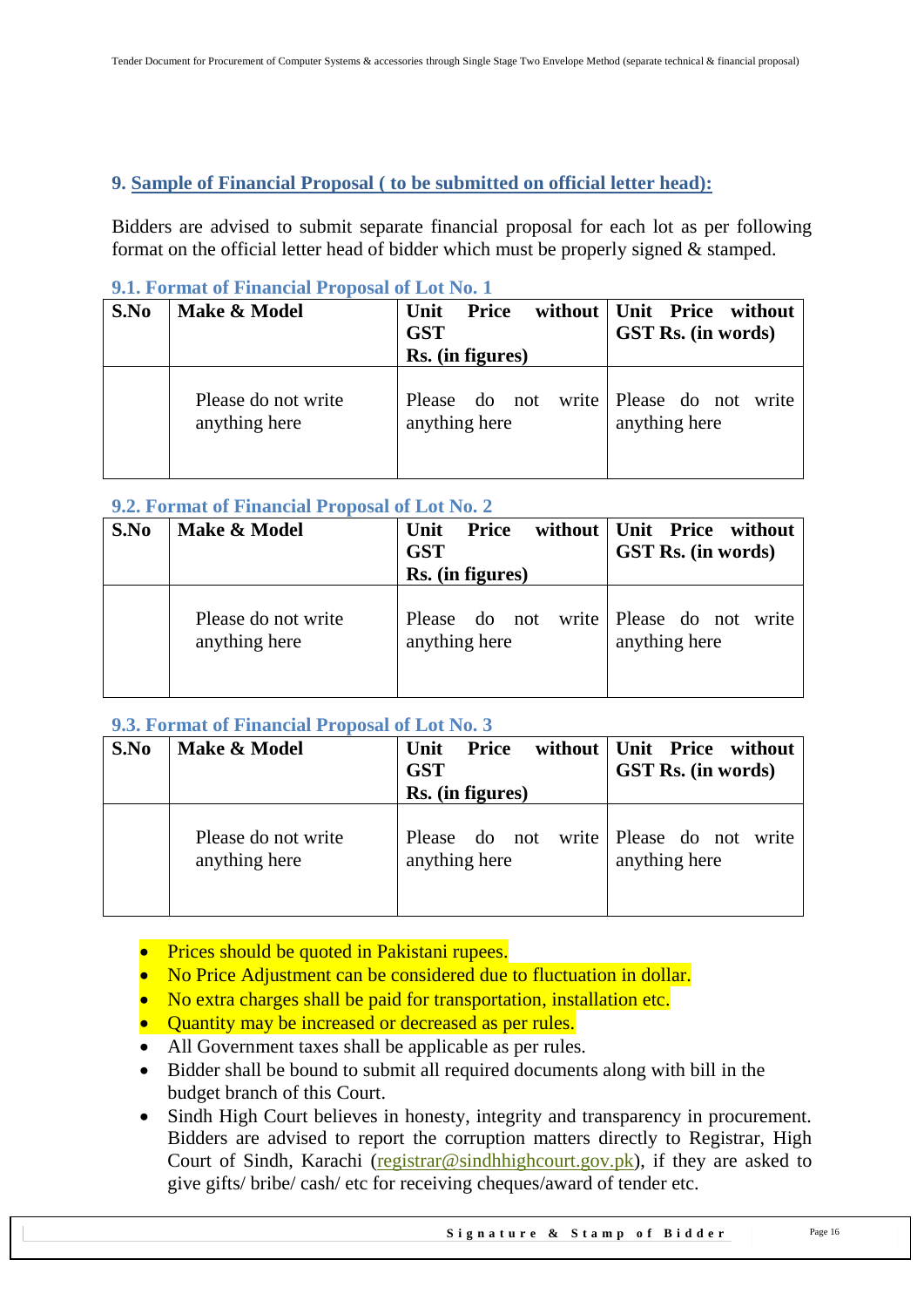| <b>Name</b>        |  |
|--------------------|--|
| <b>Designation</b> |  |
| <b>Cell Number</b> |  |
| Signature & stamp  |  |

<span id="page-16-0"></span>**9.4. Sample of Calculation of Bid Security (along with financial proposal)**

- 1. **Bid Security of 1% of total quoted amount** will be deposited along with Tender Document in shape of BID SECURITY FORM/ PAY ORDER/ BANK DRAFT as reflected in tender notice.
- 2. Bid Security should favour Registrar, High Court of Sindh, Karachi.
- 3. Separate Bid Security must be submitted for each item as per following format.

**Bid Security for Desktop Computers/ Laser Printers/UPS** Make & Model of Quoted Unit **Item Price without GST Rs. Quantity Amount without GST Rs.** Please do not write anything here Please do not Please do not Please do not write anything here write anything here write anything here **Total Amount** (without GST) Please do not write anything here **1% of Total Amount** Please do not write anything here **Pay Order Number** Please do not write anything here **Pay Order Issuance Date** Please do not write anything here **Name of Banker** Please do not write anything here **Amount of Pay Order** Please do not write anything here **Period of Validity** Please do not write anything here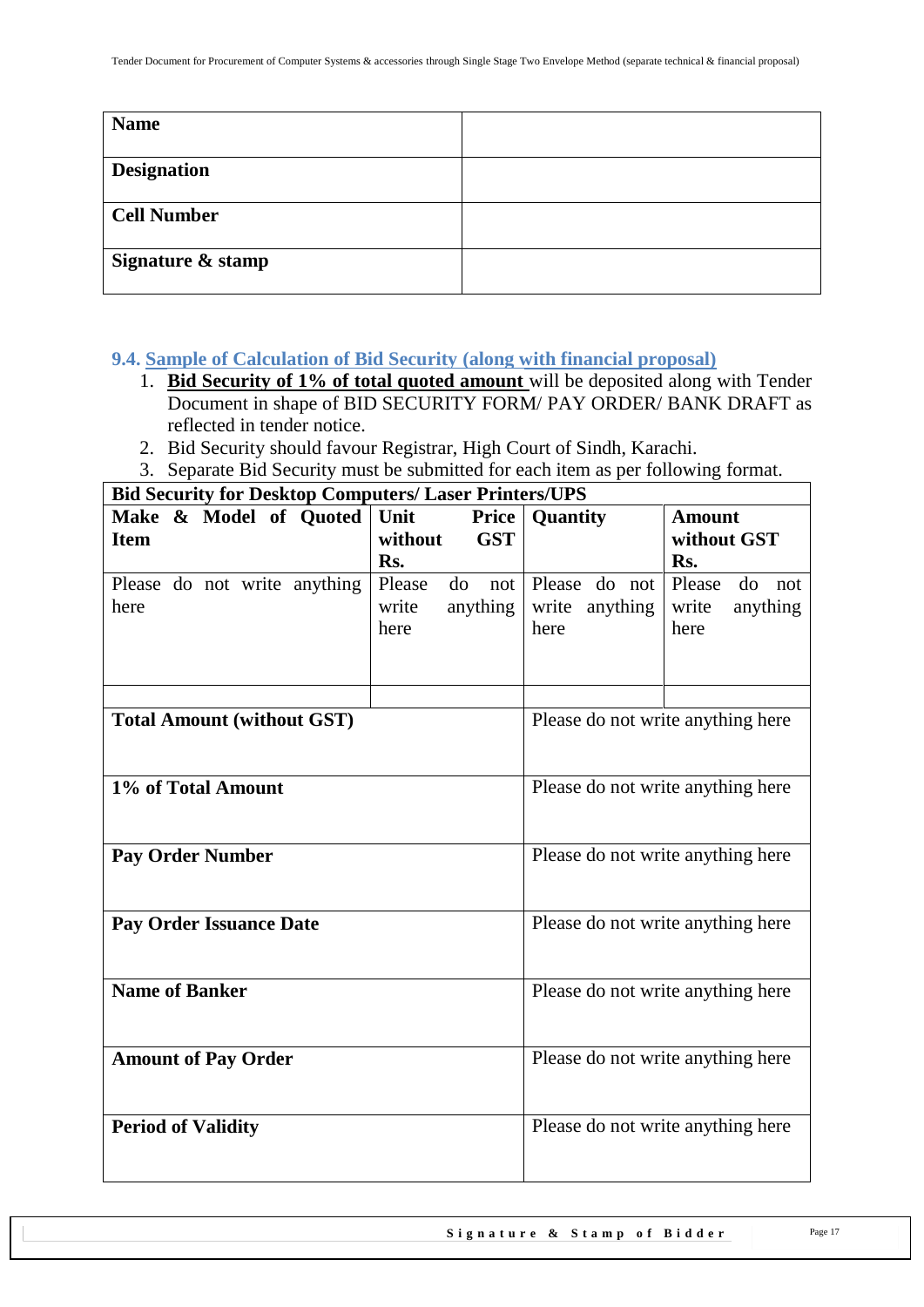## <span id="page-17-0"></span>**10. Terms & Conditions:**

- 1. **Bidding Method**: *Single Stage-Two Envelopes* method will be adopted for bidding process. Bidders are required to submit separate technical & financial proposal.
- 2. **Qualification/ Eligibility:** Bidders are bound to submit soft and hard copies of all documents as mentioned in Eligibility Criteria Section, in order to establish their eligibility to participate in bid. In case of non-availability/ non-flagging of either, soft or hard copy, bidder may be disqualified.
- 3. **Release of Bid Security**: The bid security of unsuccessful bidder will be released by SHC after award of work or after expiry of bid validity period as per rules.
- 4. **Late Bids**: Sindh High Court shall not consider any bid that arrives after the deadline for submission of bids, as reflected in NIT. Any bid received after the deadline for submission of bids shall be declared late, rejected, and returned unopened to the Bidder.
- 5. **Responsive Bids**: A substantially responsive Bid is one that conforms to all the terms, conditions, and specifications of the Bidding Documents without material deviation, reservation, or omission. Non-responsive Bids shall not be considered. Bidders are advised in their own interest to prepare their bids as per format, requirements, terms & conditions, mentioned in bid documents. Bidders are also advised to submit soft and hard copies of all required documents along with their bids.
- 6. **Award of Contract**: Sindh High Court may award the Contract to the **technically qualified Bidder** whose offer has been determined to be the lowest bid and is substantially responsive to the Bidding Documents, provided further that the Bidder is determined to be qualified to perform the Contract satisfactorily.
- 7. **Notification/ Purchase Order for Award of Contract**: Prior to the expiration of the period of bid validity, Sindh High Court will notify the successful Bidder, in writing, that its Bid has been accepted. Until a formal Contract is prepared and executed, the purchase order/ notification of award shall constitute a binding Contract.
- 8. **Performance Security**: The bid security of successful bidder will be released by Sindh High Court after submission of Performance Security equal to **5% of total cost of contract**.
- 9. **Release of Performance Security**: Performance Security shall be released after successful delivery of goods and issuance of satisfactory certificate from the concerned department.
- 10. **Validity Period:** The procurement contract will be awarded within bid **validity period i.e. 90 days** as per Rules.
- 11. **Receiving/Acceptance of Purchase Order:** The vendor will sign the copy of the Purchase Order as acknowledgement. Copy of Purchase Order along with relevant documents must be submitted along with bill.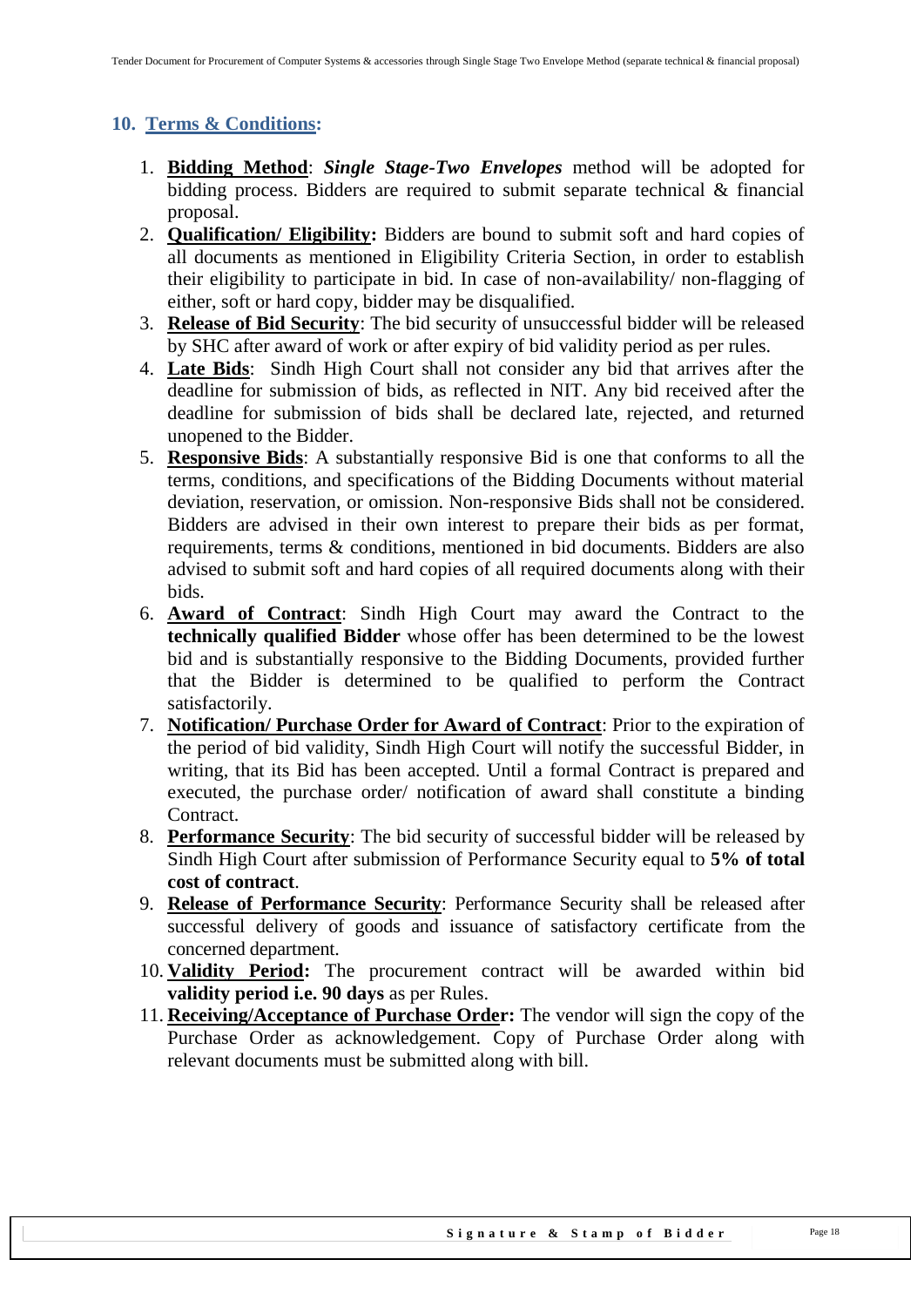- 12. **Delivery Mechanism**: Successful bidder shall deliver the goods within **thirty (30) calendar days** of issuance of Purchase Order. Request for extension of date of delivery may be considered subject to approval of the competent Authority. However, in case of rejection of request, bidder shall be bound to deliver goods within 30 calendar days.
- 13. **Delayed Delivery:** 1% penalty of the total amount will be imposed per week for which the company/firm/agency failed to deliver within the delivery/execution period or the request for extension in delivery time declined by SHC.
- 14. **Transportation:** Goods will be delivered in the relevant station and no extra charges shall be paid for transportation of goods.
- 15.**Inspection:** Physical inspection will be carried out by the concerned staff members of I.T Branch. Ordered material is subject to final inspection at the time of delivery.
- 16. **Quantity Delivered:** Competent Authority reserves the right to increase/decrease the quantity as per requirement and availability of funds, as per rules.
- 17. **Payment Term:** Payment shall not be made in advance before making delivery.
- 18. **Condition of Goods**: All items must meet in all respects with the specifications & conditions of the Order and must be in good condition & conform to the best industrial quality standards; otherwise they will be liable to be rejected as per rules.
- 19. **Rejection of Goods:** We reserve the right to cancel any or all the items if material is not in accordance with our specification or if the delivery is delayed.
- 20. **Disclosure of Confidential Script/Material:** All rights reserve with the SHC and no information either in written/electronic media/copying form should be disseminated without the permission of the authority.
- 21. **Resolution of Differences:** In case of any difference or dispute arises between the parties, the same shall be dealt with as per rules.
- 22. **Mistakes in Calculation:** The contractor/ supplier will be liable for any mistakes in calculation of price/ rate and amount and shall be liable to suffer the loss arises at any stage of contract, due to mistakes in calculation or tax rates.
- 23. **Government tax(es), levi(es) and charges(s)**: All Government taxes (including Income tax and stamp duty), levies and charges will be charged as per rules. Bidder should keep them updated regarding taxation issues in consultation with the relevant tax regulatory authorities.
- 24. **Stamp Duty**: Stamp duty will be levied as per rules.
- 25. **Alternative Bids**: Alternative bids shall not be considered.
- 26. **Cost of Bidding**: The Bidder shall bear all costs associated with the preparation and submission of its bid, and Sindh High Court shall not be responsible or liable for those costs, regardless of the conduct or outcome of the bidding process.
- 27. **Rights of Sindh High Court**: Sindh High Court reserves the right to accept or reject any bid, and to annul the bidding process and reject all bids at any time prior to contract award, without thereby incurring any liability to Bidders.
- 28.**Interest on Late Payments**: No interest shall be paid on late payment if cheque is received late from the concerned office. However, every effort shall be made for timely payments to successful bidders.
- 29.**Insurance:** The goods supplied under that contract should be fully insured. All cost of insurance shall be paid by the successful bidder. If the goods are not insured then risk if any shall be suffered by the successful bidder.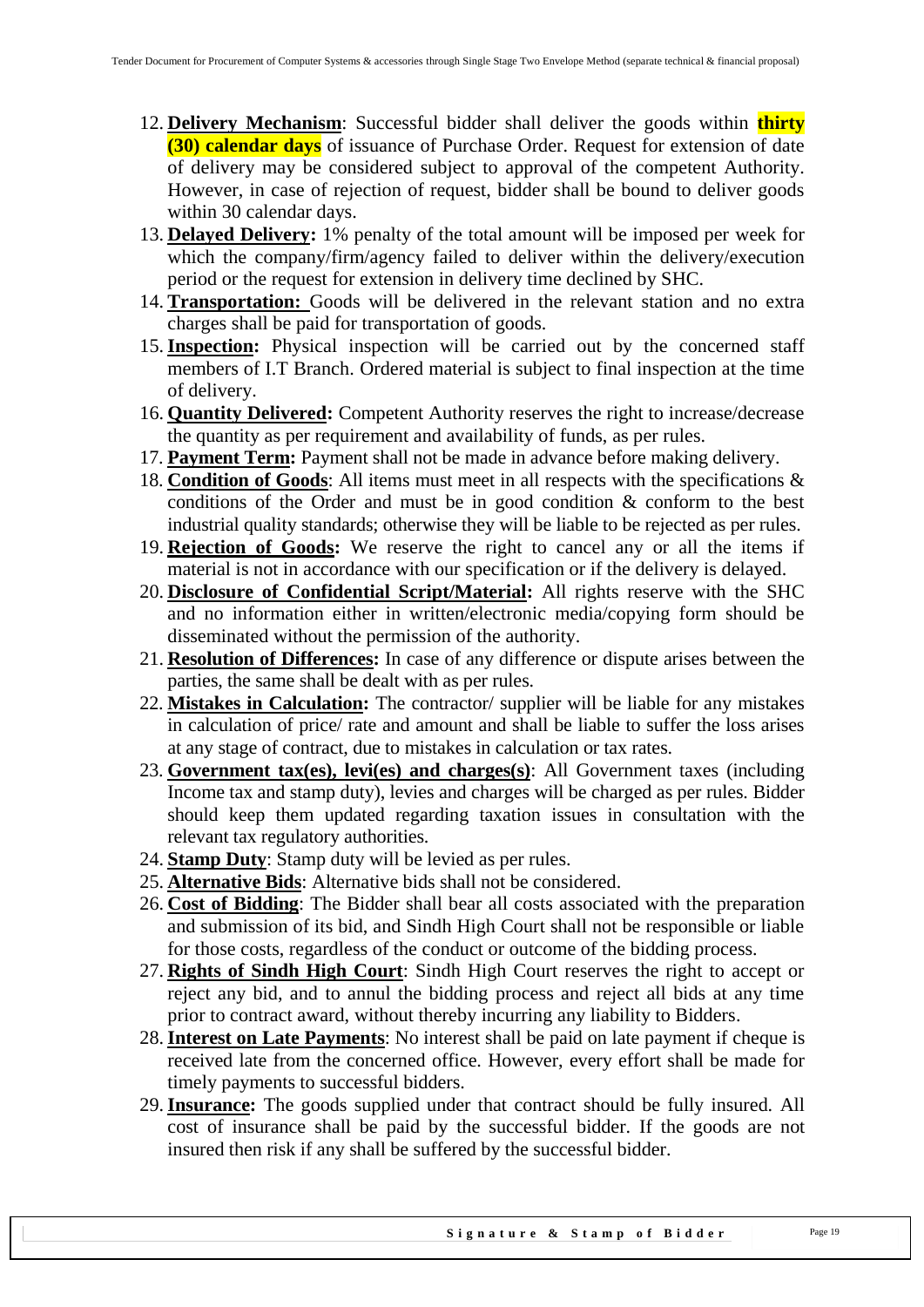- 30. **Warrants:** Supplier must warrants that goods supplied would be new, unused and as per best industrial standards.
- 31. **Termination of Contract**: SHC may terminate the contract, if the successful bidder fails to supply all or parts of goods within definite time or fails to perform any other obligations of contract or bidder has failed to submit performance security or bidder has involved in fraud/ corruption.

It is hereby certified that the terms and conditions have been read, agreed upon and signed.

| Name:               |  |
|---------------------|--|
| <b>Designation:</b> |  |
| Signature & stamp   |  |
| <b>Cell No</b>      |  |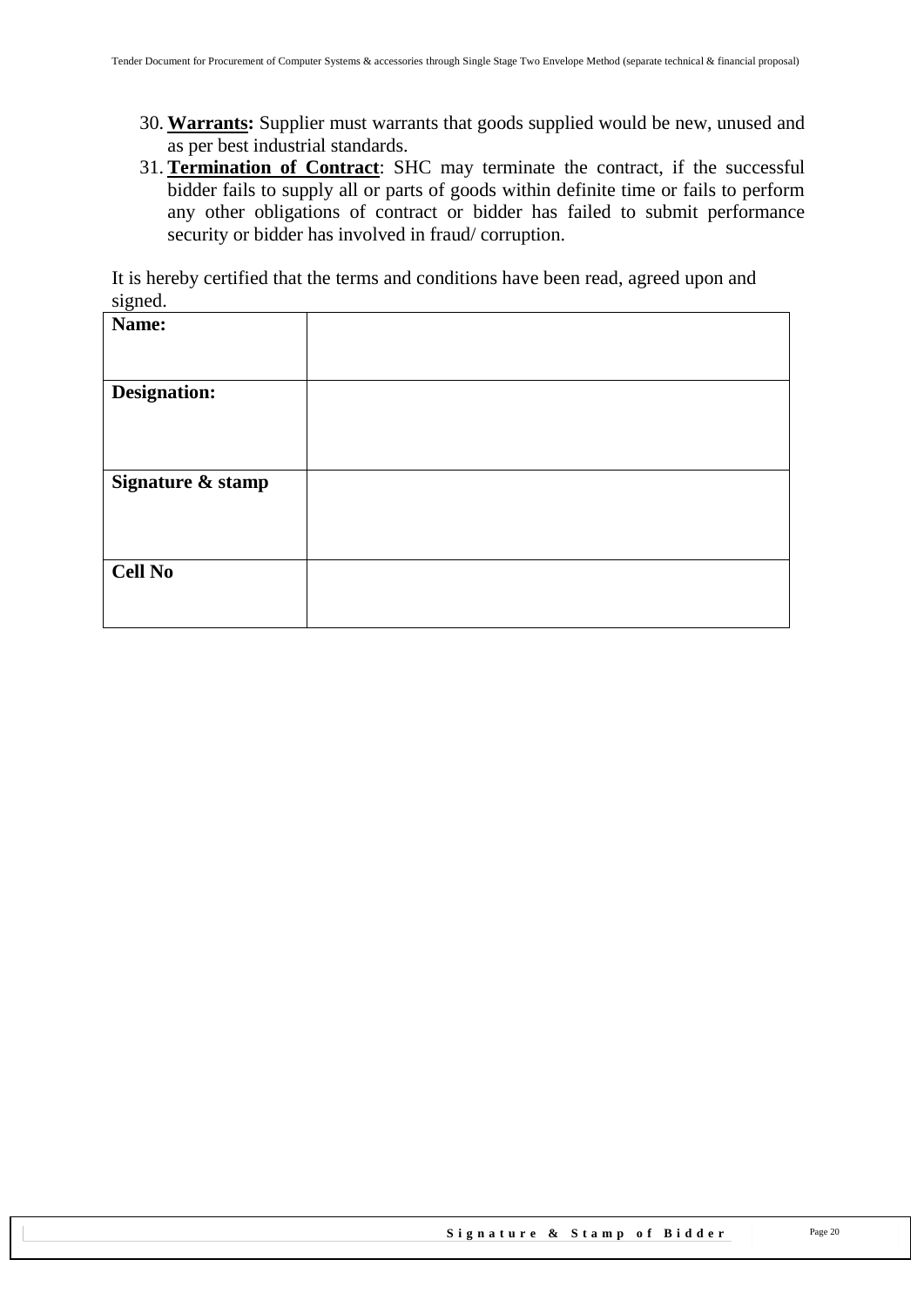<span id="page-20-0"></span>**11. Sample of Contract to be made with successful bidder**

#### **CONTRACT BETWEEN SHC AND SUPPLIER FOR SUPPLY OF \_DESKTOP COMPUTERS/UPS LASER PRINTERS**

This Deed of Agreement is made and entered into on \_\_\_\_\_\_\_\_\_\_\_\_ day of \_\_\_\_\_\_\_\_\_\_\_ 2020

#### **BETWEEN**

**Sindh High Court Establishment through its Registrar** having its Office at High Court of Sindh, Saddar, Karachi, (here in after called SHC which term shall include its successors and assigns) on the **One Part**.

#### **AND**

having its office at <u>\_\_\_\_\_\_\_\_\_\_\_\_</u>

(here in after called SUPPLIER which term shall include successors and assigns) on the Other Part.

**And whereas** SHC desires to purchase \_\_\_\_\_ DESKTOP COMPUTERS/ LASER PRINTERS FOR HIGH COURT OF SINDH, as per specifications/ requirements, terms & conditions mentioned in tender document and approved bid evaluation report.

**And whereas** SUPPLIER expresses his desire to provide the same as per specifications/ requirements, terms & conditions mentioned in tender document and approved bid evaluation report.

**And whereas** Supplier has represented that it is a professional and has the technical expertise, experience and resources to provide the goods as per specifications/ requirements, mentioned in tender documents.

**Whereas** on the basis of the Supplier's representations, SHC has agreed to purchase the same, in accordance with the terms and conditions tender document and this Agreement.

Now, therefore in consideration of the mutual promises and obligations set out in this Agreement, the sufficiency of which is hereby acknowledged, the Parties, intending to be legally bound, agree as follows:

Now this deed of agreement witness the terms and conditions as follows :

- 1. That the Agreement shall come into force immediately and shall remain valid till complete delivery of goods.
- 2. That the quality and quantity of DESKTOP COMPUTERS/ LASER PRINTERS shall be as per specification/ requirements mentioned in tender document.
- 3. That Purchase Order (s) shall be issued by the Budget Branch. Quantity may be increased or decreased as per rules.
- 4. That the delivery of the materials shall be made by SUPPLIER at their own cost, management and responsibility as per tender document.
- 5. That SUPPLIER shall be fully responsible for delivery of DESKTOP COMPTERS/ LASER PRINTERS in good condition.
- 6. That Representatives of the concerned staff member of I.T Department shall inspect the DESKTOP COMPUTERS/ LASER PRINTERS and reserves the right to reject any Goods if the representative(s) considers those to be inferior quality to the approved samples.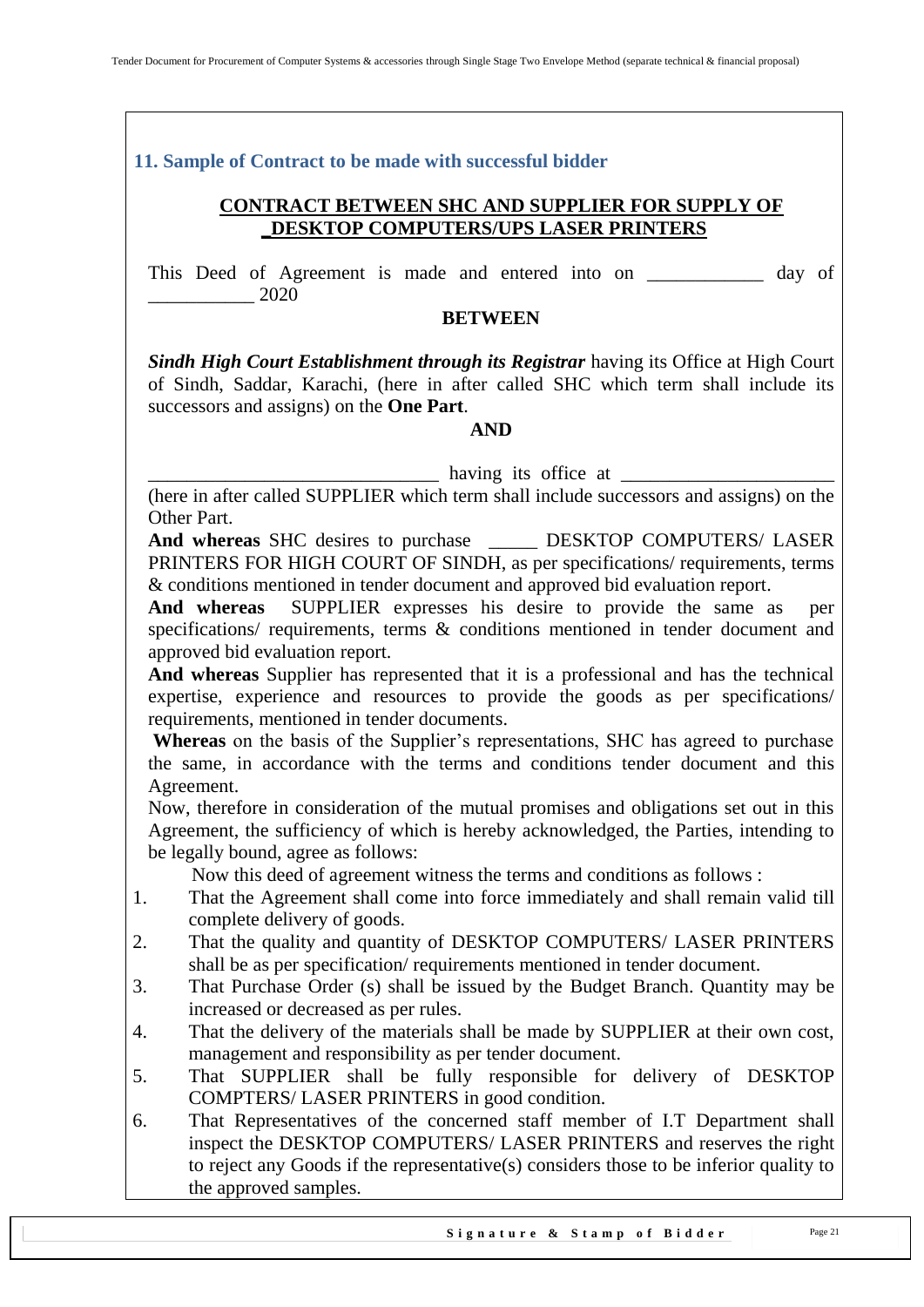- 7. That Goods rejected shall be replaced by SUPPLIER and SUPPLIER shall bear all risks/costs of the materials rejected by SHC.
- 8. That the unit price of DESKTOP COMPUTER/ LASER PRINTER will be Rs. \_\_\_\_\_\_\_\_\_\_\_\_\_\_\_.
- 9. That SUPPLIER shall not without the consent in writing of SHC assign or sub-let the contract or any part thereof, or make any agreement with any person/company for the execution of any portion of the supply. In this regard consent by SHC will not relieve SUPPLIER from full and entire responsibility for this Agreement.
- 10. That SUPPLIER shall indemnify SHC in respect of all claims, damages, compensation or expenses payable in consequence of any injury or accident caused by them i.e., SUPPLIER.
- 11. That cost of transportation, or any other incidental charges, if required in connection of the delivery of DESKTOP COMPUTERS/ LASER PRINTERS shall be borne by SUPPLIER, as per rules.
- 12. That all taxes shall be deducted by the concerned department and its decision shall be final.
- 13. That all government taxes shall be applicable as per rules.
- 14. That Bid Security shall be released after submission of Performance Security of 5% of contract price favoring the Registrar, High Court of Sindh.
- 15. That if SUPPLIER fails to deliver the materials as per agreed Schedule, penalty will be imposed at the rate of (1%) of total contract value for each day of delay.
- 16. That the terms of this Agreement shall be GOVERNED by the Laws of the Land.
- 17. The failure of a Party to fulfill any of its obligations under this Agreement shall not be considered to be a breach of, or a default under, this Agreement insofar as the inability arises from an event of Force Majeure, provided that the Party affected by that event has taken reasonable precautions, due care and attempted to put in place reasonable alternative arrangements all with the objective of carrying out the terms of this Agreement.
- 18. That In the event of any question or difference or dispute whatsoever arising between the Parties under or in connection with this Agreement or any provision herein contained or its constructions hereof, or as to any matter in any way connected therewith or arising therefrom which cannot be resolved amicably shall be referred to arbitration and finally settled by three arbitrators, one to be appointed by each party and the third by the two appointed arbitrators, in accordance with the Arbitration Act, 1940. The language of arbitration shall be English and the venue of the arbitration shall be Karachi. The decision of the arbitrators shall be final and binding on the Parties who shall give full effect thereto. Any judgment may be entered upon the award in any competent court having jurisdiction.

 IN WITNESS WHEREOF, each of the Parties has caused this Agreement to be executed by their respective, fully authorized representatives as of the date first written above.

| <b>REGISTRAR, HIGH COURT OF SINDH</b> |                             | M/s.                 |         |
|---------------------------------------|-----------------------------|----------------------|---------|
|                                       |                             |                      |         |
| SIGNATURE & OFFICIAL STAMP            |                             | SIGNATURE & OFFICIAL |         |
|                                       | Signature & Stamp of Bidder |                      | Page 22 |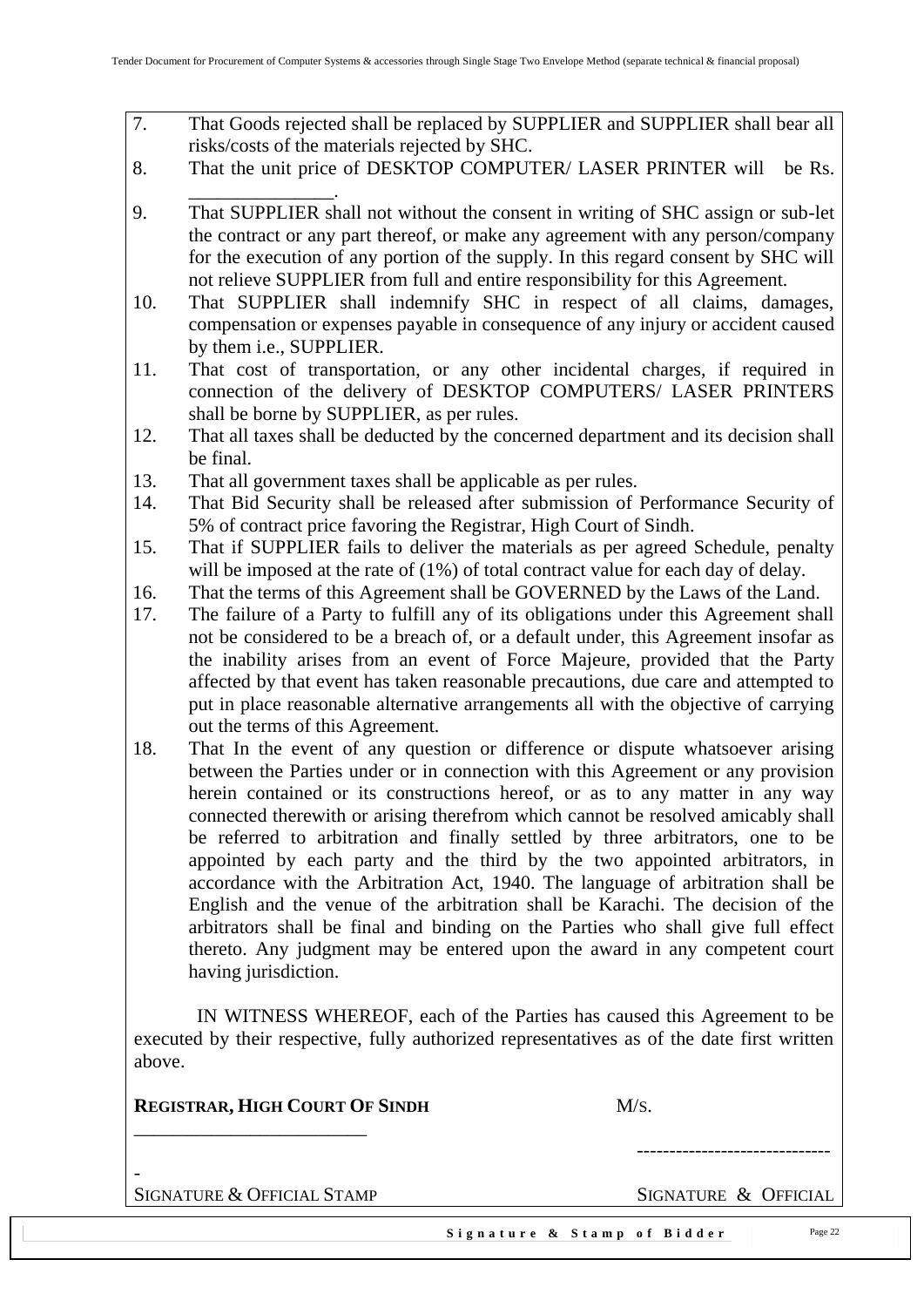| <b>STAMP</b>                               |                      |
|--------------------------------------------|----------------------|
| <b>WITNESS:</b>                            |                      |
| NAME:                                      |                      |
| SIGNATURE & OFFICIAL STAMP<br><b>STAMP</b> | SIGNATURE & OFFICIAL |
| NAME:                                      |                      |

I have carefully read & understood the contents of "Sample Contract" and I do not have any objection on its contents.

| Name:               |  |
|---------------------|--|
|                     |  |
|                     |  |
| <b>Designation:</b> |  |
|                     |  |
|                     |  |
|                     |  |
|                     |  |
|                     |  |
|                     |  |
|                     |  |
|                     |  |
| Signature & stamp   |  |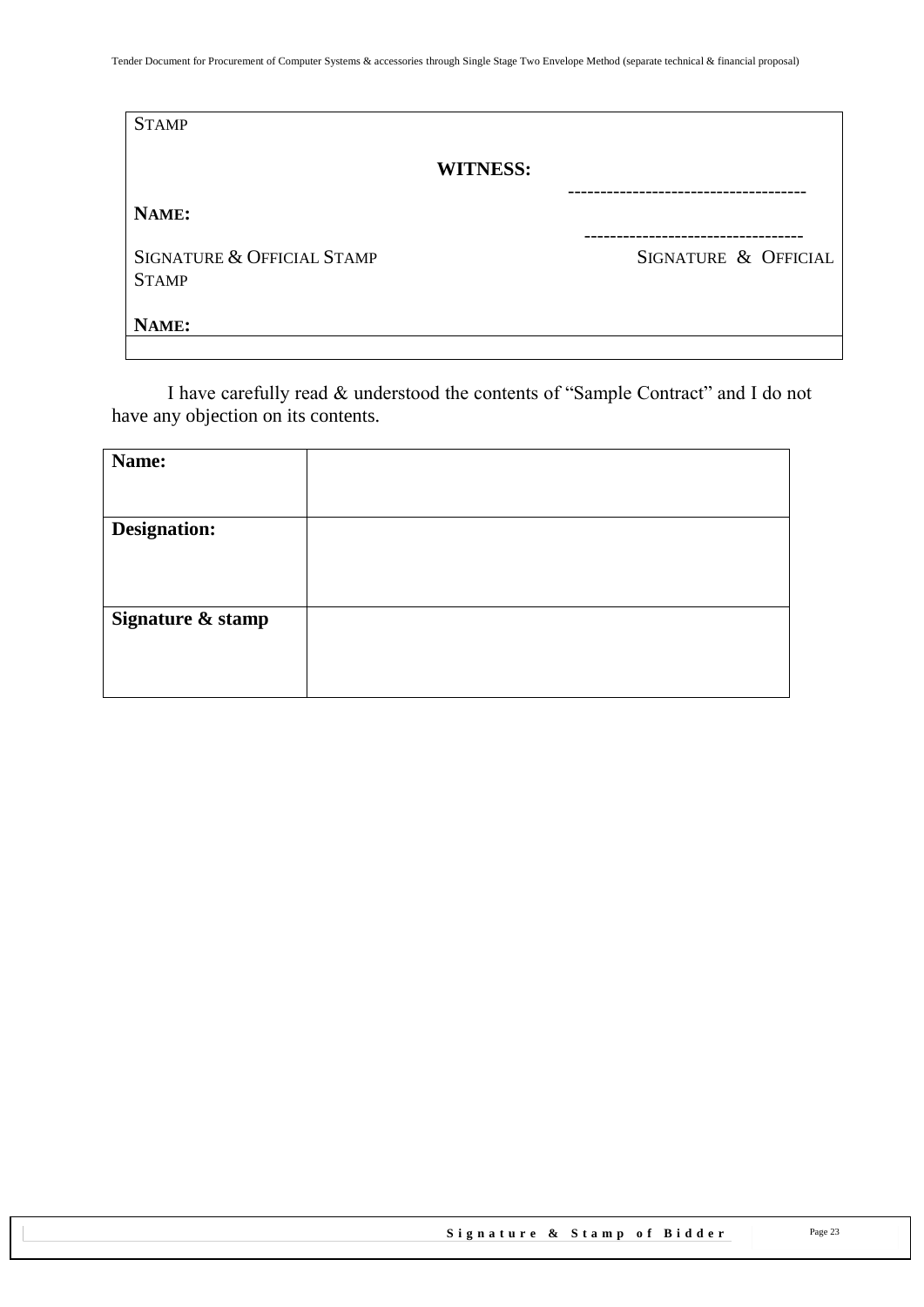## <span id="page-23-0"></span>**12. Stages of Tender Process**

- 1. Publication of Tender Notice.
- 2. Uploading of Tender Documents on the official website of Sindh High Court.
- 3. Submission of queries regarding tender document/ process within prescribed time limit.
- 4. Uploading of replies of queries raised by bidders on the official website of Sindh High Court.
- 5. Submission of Tender within prescribed time limit.
- 6. Attending Tender Meeting.
- 7. Evaluation of Eligibility Criteria and Technical Specifications.
- 8. Issuance of Preliminary Bid Evaluation Reports
- 9. Submission of objection (s) if any within 3 calendar days of uploading of reports.
- 10. Re-scrutinize tender documents/ specifications in the light of objections received if any.
- 11. Issuance of Final Bid Evaluation Report.
- 12. Lodging Complaint to Complaint Redressal Committee, if not satisfied with Final Bid Evaluation Report as per rules.
- 13. Meeting/ decision of Complaint Redressal Committee as per rules.
- 14. Opening of Financial Proposals in the presence of qualified bidders.
- 15. Issuance of Financial Bid Evaluation Report.
- 16. Award of Tender.
- 17. Issuance of Purchase Order/ Work Order.
- 18. Release of Bid Securities of unsuccessful bidders.
- 19. Contract Management.
- 20. Contract Performance.
- 21. Ending & Closing.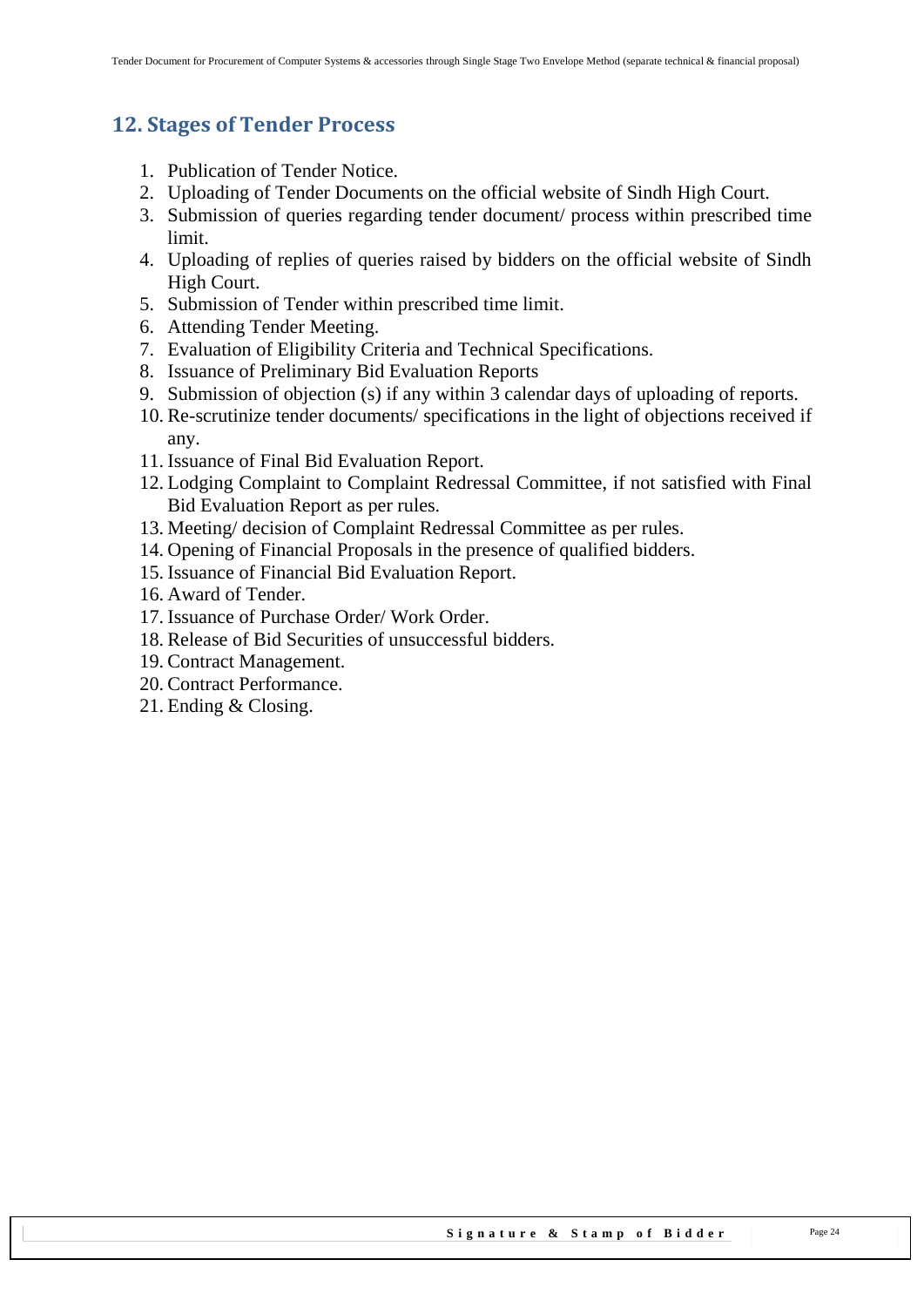## <span id="page-24-0"></span>**13. Format of Undertaking (to be submitted on stamp paper):**

|    | We,                                                                                                                                                                              | located<br>at                                                                                                                                                                                                                                                                                                                                                                                                            |  |  |  |
|----|----------------------------------------------------------------------------------------------------------------------------------------------------------------------------------|--------------------------------------------------------------------------------------------------------------------------------------------------------------------------------------------------------------------------------------------------------------------------------------------------------------------------------------------------------------------------------------------------------------------------|--|--|--|
|    |                                                                                                                                                                                  | do hereby undertake/ declare on Oath at under:-                                                                                                                                                                                                                                                                                                                                                                          |  |  |  |
|    | 1. That we are not black listed from any government/ semi government/<br>autonomous/ private or any other national or international organization since the<br>date of operation. |                                                                                                                                                                                                                                                                                                                                                                                                                          |  |  |  |
|    |                                                                                                                                                                                  | 2. That we are not defaulter with any bank or financial institution.                                                                                                                                                                                                                                                                                                                                                     |  |  |  |
| 3. | That we have not provided any false/ misleading information to High Court of<br>Sindh.                                                                                           |                                                                                                                                                                                                                                                                                                                                                                                                                          |  |  |  |
|    | 4. That we will provide all required documents in both hard and soft form as per<br>flagging mentioned in tender documents.                                                      |                                                                                                                                                                                                                                                                                                                                                                                                                          |  |  |  |
| 5. | That we will submit objection (s) if any within 3 calendar days of uploading of<br>report and as per mechanism mentioned in tender document.                                     |                                                                                                                                                                                                                                                                                                                                                                                                                          |  |  |  |
|    | 6. That we will follow the tender process and all the terms and conditions<br>mentioned in tender documents in its letter $\&$ spirit.                                           |                                                                                                                                                                                                                                                                                                                                                                                                                          |  |  |  |
|    | 7. That we will be bound to download Bid Evaluation Reports from the Official<br>Website of Sindh High Court.                                                                    |                                                                                                                                                                                                                                                                                                                                                                                                                          |  |  |  |
|    | 8. That our organization will not engage in corrupt, fraudulent, collusive, coercive<br>or obstructive practices in competing for the tender in question.                        |                                                                                                                                                                                                                                                                                                                                                                                                                          |  |  |  |
|    |                                                                                                                                                                                  | 9. That we will not offer any type of gift (either material or immaterial) to staff<br>members of High Court of Sindh.                                                                                                                                                                                                                                                                                                   |  |  |  |
|    |                                                                                                                                                                                  | 10. It is undertaken to indemnify Sindh High Court for any loss or damage incurred<br>due to corrupt business practices of our organization (if any) and if the same is<br>proved then we will pay compensation to High Court of Sindh an amount<br>equivalent to ten times the sum of any commission, gratification, bribe, finder's<br>fee or kickback given by our organization (if any) for the purpose of obtaining |  |  |  |
|    |                                                                                                                                                                                  | or inducing the procurement of any contract.                                                                                                                                                                                                                                                                                                                                                                             |  |  |  |
|    | <b>Name of Deponent:</b>                                                                                                                                                         |                                                                                                                                                                                                                                                                                                                                                                                                                          |  |  |  |
|    | <b>Designation:</b>                                                                                                                                                              |                                                                                                                                                                                                                                                                                                                                                                                                                          |  |  |  |
|    | Signature & stamp                                                                                                                                                                |                                                                                                                                                                                                                                                                                                                                                                                                                          |  |  |  |
|    |                                                                                                                                                                                  |                                                                                                                                                                                                                                                                                                                                                                                                                          |  |  |  |